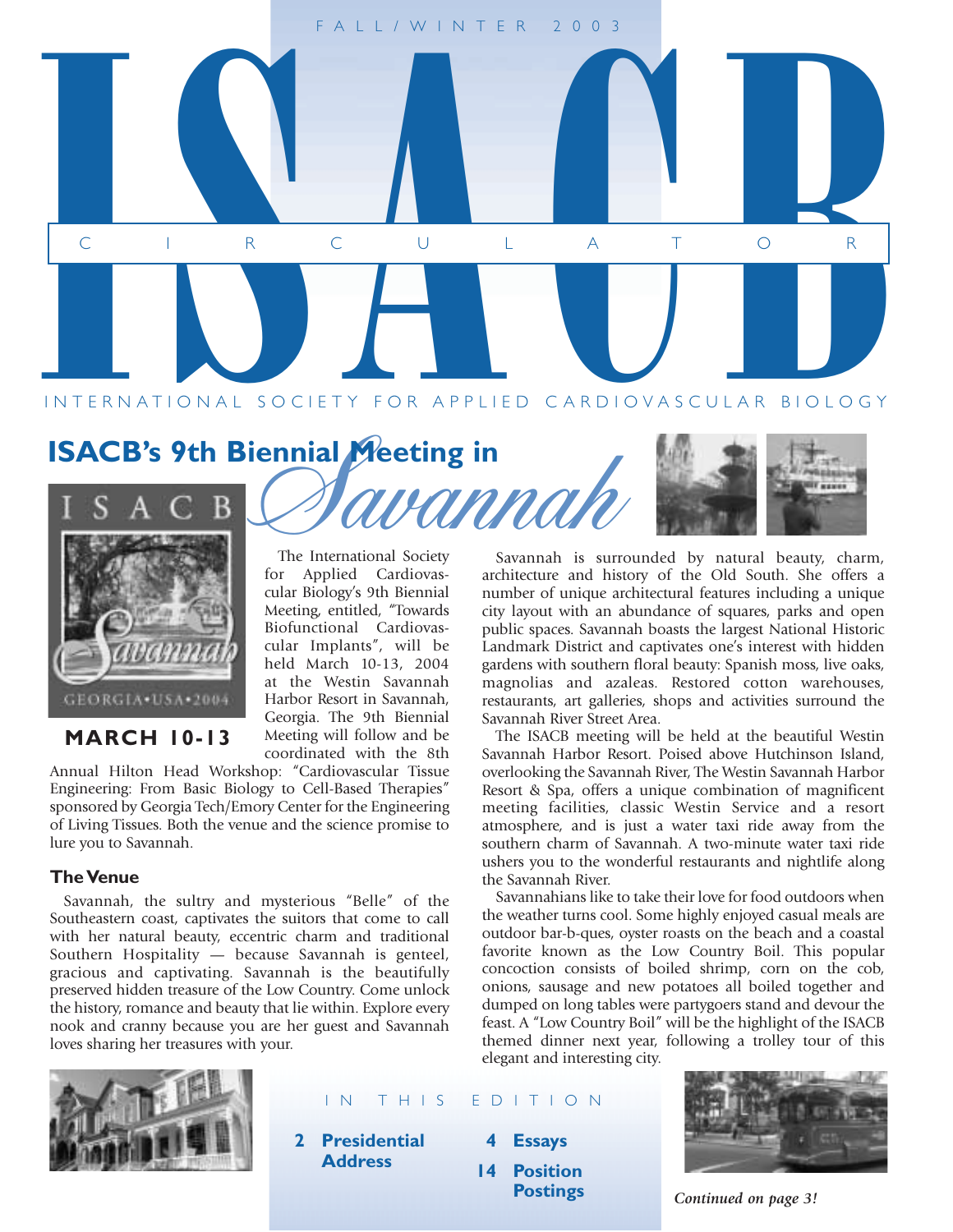#### *ISACB Executive Committee*

*Executive Council*

*President Howard Greisler Maywood, Illinois, USA*

*Laurence Bordenave Bordeaux, France Elliot Chaikof Atlanta, Georgia George Hamilton London, United Kingdom Michael Helmus Natick, Massachusetts Jeffrey Hubbell Zurich, Switzerland Robert M. Nerem Atlanta, Georgia Steven Schmidt Akron, Ohio*

**2**

*Frederick Schoen Boston, Massachusetts Dan Simionescu Clemson, South Carolina Bauer Sumpio New Haven, Connecticut Mark Torrianni Santa Ana, California Ivan Vesely Cleveland, Ohio Stuart Williams Tucson, Arizona Peter Zilla Cape Town, South Africa*

*President Emeritus Allan D. Callow Boston, Massachusetts, USA*



**<sup>2</sup>** *ISACB Circulator is published as an information service for the members of the International Society for Applied Cardiovascular Biology. Address correspondence to: Steven Schmidt, Ph.D. ISACB Circulator Falor Division of Surgical Research Summa Health System 525 East Market Street Akron, Ohio 44304, U.S.A. Phone: 1-330-375-3695 Fax: 1-330-375-4648 www.isacb.org schmidts@summa-health.org*

*ISACB Circulator Editor: Peter Zilla, M.D., Ph.D.*

#### **WE'RE NOW ONLINE!**

ISACB now has its own home page at **www.isacb.org**

The internet site includes information about the goals and organization of ISACB, a copy of the latest edition of the ISACB *Circulator* and updated information regarding our biennial meetings.

#### **PRESIDENTIAL ADDRESS**

#### **"What we have here is a failure to communicate."** *— Paul Newman in Cool Hand Luke Howard Greisler, ISACB President*



The ISACB was established sixteen years ago primarily as a direct reaction to the above general sentiment stated so eloquently by Paul Newman. The biomedical sciences had become a Tower of Babel. The Tower was rising but its blueprint was misplaced. The sheer volume of important information was rapidly increasing, but at a rate far less than the exponential increase in unimportant information. Reductionism is an essential tool of modern science, but reductionists have difficulty communicating with each other. This "frustrated communication" was keenly sensed by those at the organizing meeting of the ISACB in Cape Town. Consequently, the stated goals of the Society prominently included the encouragement of interdisciplinary communication.

The upcoming 9th Biennial Meeting of the ISACB in Savannah will be held in coordination with the 8th Annual Hilton Head Workshop, this year on Cardiovascular Tissue Engineering, immediately preceding it. The planning for both meetings, including location, dates, programs and integrated events, has been a joint effort and represents a further step toward facilitating communication among the disparate disciplines with science, engineering and clinical medicine. Both programs will be very strong and will, by intent, firmly complement each other. Participation in both is encouraged.

Admittedly, and proudly, the ISACB is not a "mainstream" society of an isolated subspecialty. One joins the Society and participates in the meetings out of a keen interest in the field, not as an obligatory function of the "guild" or "union" of the discipline of the individual. Again, Paul Newman had it right when, allowed by his police captors to relieve himself behind a bush (attend his official conference), he was required to keep the bushes rustling to assure his presence. As he said continually "I'm shakin' it Boss", he moved on to another place, a place of mutual communication and productivity.

While the ISACB represents a coming together by chance of like minded individuals from complementary yet disparate disciplines, its independence comes at a price. No one feels obligated to belong or to participate. That is good and that is bad. Once a society becomes obligatory, it loses its flexibility and the spontaneity. On the other hand, it often gains financially. The ISACB has persisted uninterruptedly on a shoestring budget because of the dedication of its members. Its lack of secure long term financial stability presents ongoing challenges to the Society's leadership and members and suggestions are very deeply encouraged. However, the commitment of the membership and supporters is extraordinarily strong because of the intellectual underpinning the Society and its freedom to explore multidisciplinary and often unconventional approaches developing from true communication. From communication, we have everything to gain. We can be innovative and challenging because we have nothing to lose.

. . . . . . . . . . . . . . . . . . . . . . . . . . . . . . . . . . . . . . . . . . . . . . . . . . . . . . . . . . . . . . . . . . . . . . . . . . . . . . . . . . . . . . . As Paul Newman also said in Cool Hand Luke, "Nothing can be a pretty cool hand."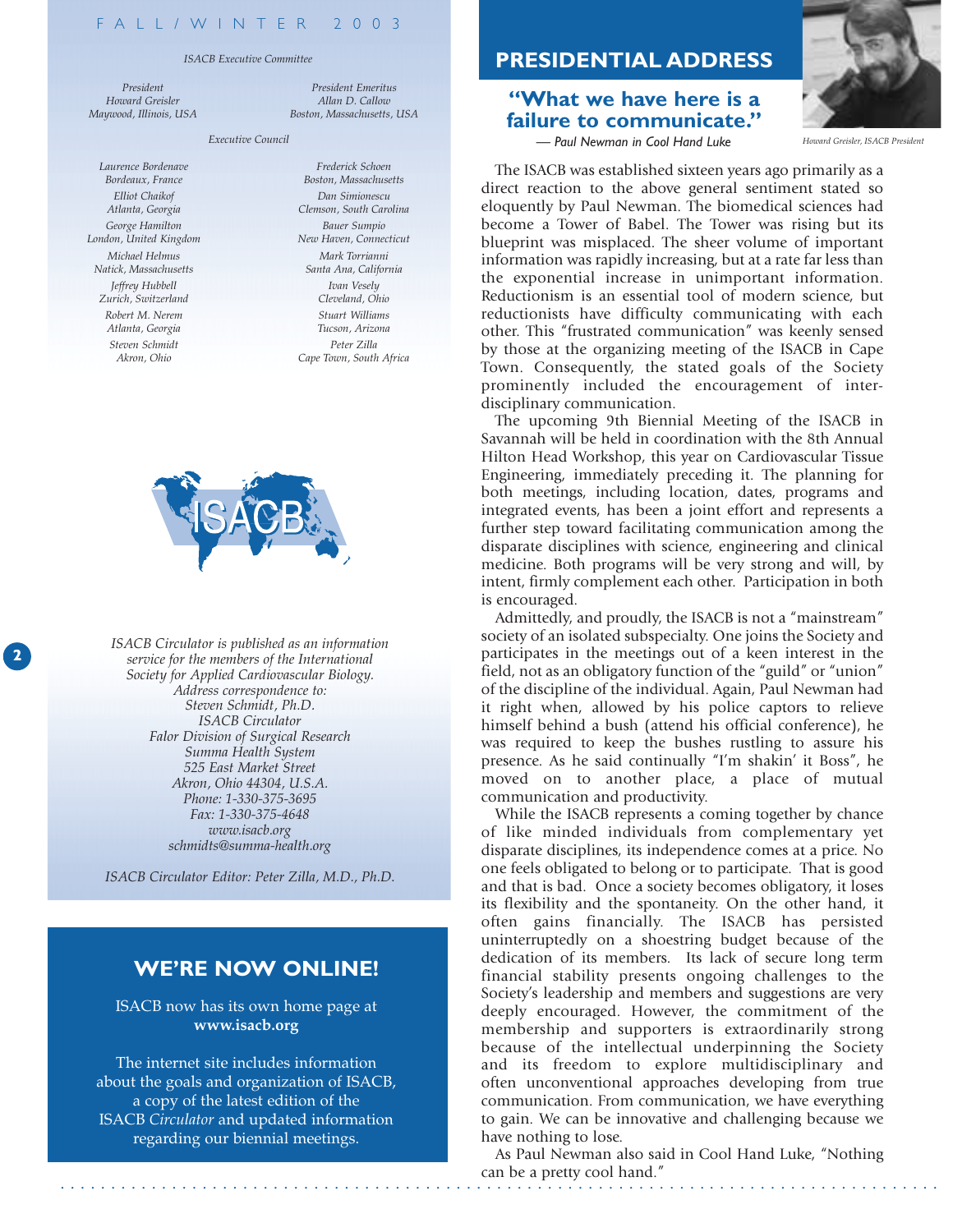#### *ISACB's 9th Biennial Meeting in Savannah continued*

And for those who are eager to celebrate St. Patrick's Day, Savannah has been celebrating her Irish heritage for more than a century. Traditional Irish values and customs of old are mingled with the vibrancy and charm of a city whose quirky personality comes out in those who call Savannah home. Today nearly 500,000 celebrants from almost 50 states and many countries descend on Savannah for the celebration.

Participants of the ISACB's 9th Biennial Meeting will have an opportunity to partake in many of the festivities that will be offered prior to St. Patrick's Day. You should be prepared for green streetlights, pets adorned in green costumes, green food and beverages. St. Patrick's Day is even a day off of school for Savannah area children! Although the ISACB Meeting ends a few days before the official "Day", festivities for the world famous event begin in mid-February with the Irish festival.

The ISACB's 9th Biennial Meeting offers you a venue that will allow you to experience the history, wonder, elegance and mannerisms of the Old South along with an excellent scientific meeting. We look forward to welcoming you to Savannah in March 2004!

#### **The Science**

The ISACB Program Committee for the 9th Biennial Meeting includes Howard Greisler, M.D., Peter Zilla, M.D., Ph.D., Bob Nerem, Ph.D., Frederick Schoen, M.D., Ph.D., Ivan Vesely, Ph.D. and John Mayer, M.D. Collectively this Committee defined a stimulating roster of thematic topics for the meeting and thoughtfully assembled invited speakers for each session. The program was designed in cognizance of the fact that the 9th Biennial Meeting was being coordinated with the 8th Annual Hilton Head Conference and Workshop which just precedes the ISACB meeting in Hilton Head and that the theme of the Hilton Head meeting this year is *"Cardiovascular Tissue Engineering: From Basic Biology to Cell Based Therapies."* The Committee was faced with the challenge of complementing and not-overlapping the scientific intent of the Hilton Head meeting and yet recognizing that not all ISACB Meeting attendees were Tissue Engineering oriented. The Committee chose two of the most important issues in Cardiovascular Tissue Engineering to structure two scientific sessions for the ISACB meeting - namely Scaffolds and Stem Cells. One of the invited speakers on the ISACB program, David Mooney from the University of Michigan was recently quoted in *The Scientist* as saying "the biggest thing that has changed the [tissue-engineering] landscape [is] the very significant shift to the emphasis on stem cells". The hope of the Program Committee is that investigators interested in Cardiovascular Tissue Engineering will make Hilton Head and Savannah the place to be in March, 2004!

In addition to the dedicated sessions on Tissue Engineering, the Program Committee selected three additional session topics of traditional interest to attendees at former ISACB meetings: Therapeutic Angiogenesis, Heart Valves and Cardiovascular Development, Adaptation and Remodeling. Noted speakers have been confirmed to present current data of significance regarding each of these topics.

**The thematic topics of the scientific program and roster of confirmed speakers includes the following:**

#### **CARDIOVASCULAR TISSUE ENGINEERING I: STEM CELLS**

Chaired by: Howard P. Greisler and Robert M. Nerem

**Mechanisms of Cardiac Development and Regeneration** Silviu Itescu, New York, NewYork, USA

**Adult Stem Cells for Cardiovascular Tissue Engineering** Karen K. Hirschi, Houston,Texas, USA

**Stem Cell Sources for Tissue Engineering** Anthony Atala, Boston, Massachusetts, USA

**Embryonic Stem Cells for Cardiovascular Tissue Engineering**

Steven L. Stice, Athens, Georgia, USA

**CARDIOVASCULAR TISSUE ENGINEERING II: SCAFFOLDS**

Chaired by: Howard P. Greisler and Robert M. Nerem

**Embedding Biological Signals into Biomaterials** Andreas Zisch, Zurich, Switzerland

**Intelligent Materials for Tissue Engineering** Teruo Okano,Tokyo Japan

**Biological Scaffolds for Tissue Engineering** Stephen F. Badylak, Pittsburgh, Pennsylvania, USA

**Issues and Progress in Vascular Tissue Engineering** Jennifer L.West, Houston,Texas, USA

**HEART VALVES** Chaired by: Ivan Vesely and John Mayer

**Development of a Composite,Tissue-Engineered Aortic Valve** Ivan Vesely, Cleveland, Ohio

**Tissue Engineered Pulmonary Valve** John E. Mayer, Jr., Boston, Massachusetts

**Cardiac Valvulogenesis** Roger Markwald, Charleston, South Carolina, USA

**Cell/Matrix Interactions** Donald Ingber, Boston Massachusetts, USA

**TISSUE REGENERATION:THERAPEUTIC ANGIOGENESIS** Chaired by: Peter Zilla

**Kinins In Therapeutic Angiogenesis And The Mechanisms Behind Their Biological Effects** Costanza Emanueli, Sassari, Italy.

**Polymer Based Delivery Systems For Therapeutic Angiogenesis** David J. Mooney, Ann Arbor, Michigan, USA

**Progress In Clinical Trials Of Therapeutic Angiogenesis** Michael Simons, Lebanon, NH, USA

**CARDIOVASCULAR DEVELOPMENT,ADAPTATION AND REMODELING**

Chaired by: Frederick J. Schoen

**The Mystery of Cardiovascular Remodeling: Collagenase, the Prime Suspect** Masanori Aikawa, Boston, Massachusetts, USA

**Vascular Development and Remodeling** Stephen M. Schwartz, Seattle, Washington, USA

**Biology and Therapeutic Potential of Circulating Progenitor & Stem Cells**  Shahin Rafi, New York, New York, USA

**Relevance to Tissue Engineering** Frederick J. Schoen, Boston, Massachusetts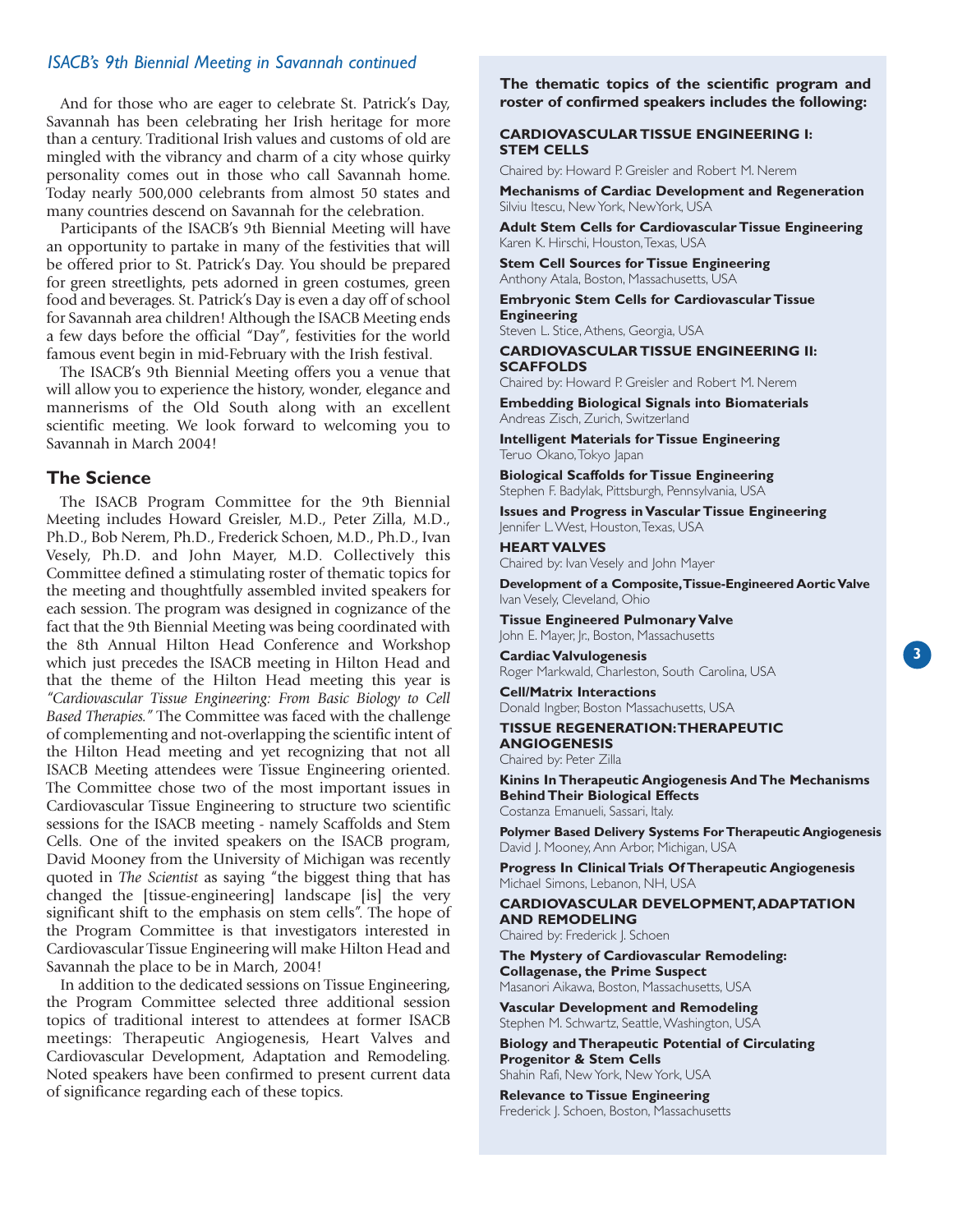# <sub>B</sub>

*The Essay section of the ISACB Circulator contains invited and submitted manuscripts. The essays may summarize the state of development of new technology in applied cardiovascular biology or highlight recent important research results. The editor of the ISACB Circulator invites your submission. Manuscripts may be sent to the ISACB business office at the address on page 2.*

## **Ventricular Sourcing An Alternative to Traditional Coronary Artery Bypass**

*Patrick T. Cahalan Percardia Inc. Merrimack, New Hampshire 03054 E-mail: pcahalan@percardia.com*

*"If at first an idea does not seem absurd, it is not worth pursuing". —Albert Einstein*

This quotation was used by Dr. Daniel Van Heeckeren of Case Western Reserve's University Hospital, Cleveland, OH in his first presentation to the scientific advisory board of Percardia, Inc., a venture capital backed company located in New England. Dr. Van Heeckeren was reporting on the chronic survival of pigs after implantation of a ventricle to coronary artery stent (VSTENT™) distal to an acute ligation of the coronary artery.

There are a number of reasons why the idea of direct ventricle to coronary artery bypass (VCAB™) seems absurd (See figure  $1 - VSTENT^M$ ). These reasons center on the undeniable fact that this approach lacked important components present in traditional coronary artery bypass; namely, a blood source with a valve closed during diastole, and with the compliance of the aorta.

Figure 2 is from a canine study performed by Daniel Burkhoff's group at Columbia University, New York. The flow through the left anterior descending coronary artery (LAD) was measured (in ml/minute), as well as the left ventricular pressure (LVP), EKG, and regional myocardial function (segment length in mm) using sonomicrometry. In the first column normal baseline values are seen, and based on the EKG maximum LVP is obtained at the end of systole,

and LAD flow is during diastole. Regional myocardial movement has a regular and repeatable pattern. When a direct channel is placed between the left ventricle (LV) and the LAD, and the vessel is occluded proximal to the channel the flow through the channel peaks now during systole, and there is a strong backwards flow during diastole. The net flow past the probe is approximately 50% of the normal baseline flows, and the regional myocardial function also decreases approximately 50%. The third and fourth columns represent different flow biasing of the backward component by use of a Starling like resistor. Net flow and function increased in proportion to reduction of the backwards flow component. Finally in the fifth column total closure without blood from the VCAB channel or LAD resulted in paradoxical wall motion of the myocardium acutely and could lead to fibrillation if left in this state.(1)

These initial findings were considerably better than earlier studies of redirected flow from the LV to the LAD, where as little as 25% of baseline flow was reported, and the animals in these studies were showing acute ischemia. (2) The conclusion from Munro's studies was that the concept could not support the myocardium and severe ischemia would result. While in Suehiro's study acute ischemia was avoided, the question remained as to how well the animal could survive chronically and with stress, or in other words what was the impact on coronary reserve. Historical evidence would suggest that a 50% reduction in resting (non stress) flow could represent a constriction or stenosis of about 80- 90%. (3) The distal vascular bed would dilate to compensate and attempt to maintain flow at the expense of coronary reserve.

Also in Suehiro (1) it was shown that improvement of baseline flow from 50% to 70% by restriction of the backward component could improve perfusion of the endocardium significantly, and suggested possible ability to prevent ischemia chronically even with episodes of stress. This optimism was greatly held in check by the concern that systolic flow in VCAB would not be able to support the endocardium as perfusion to the endocardium had been shown to be mainly achieved during diastole in the LV. (4)

#### **FIGURE 1**



. . . . . . . . . . . . . . . . . . . . . . . . . . . . . . . . . . . . . . . . . . . . . . . . . . . . . . . . . . . . . . . . . . . . . . . . . . . . . . . . . . . . . . . . . .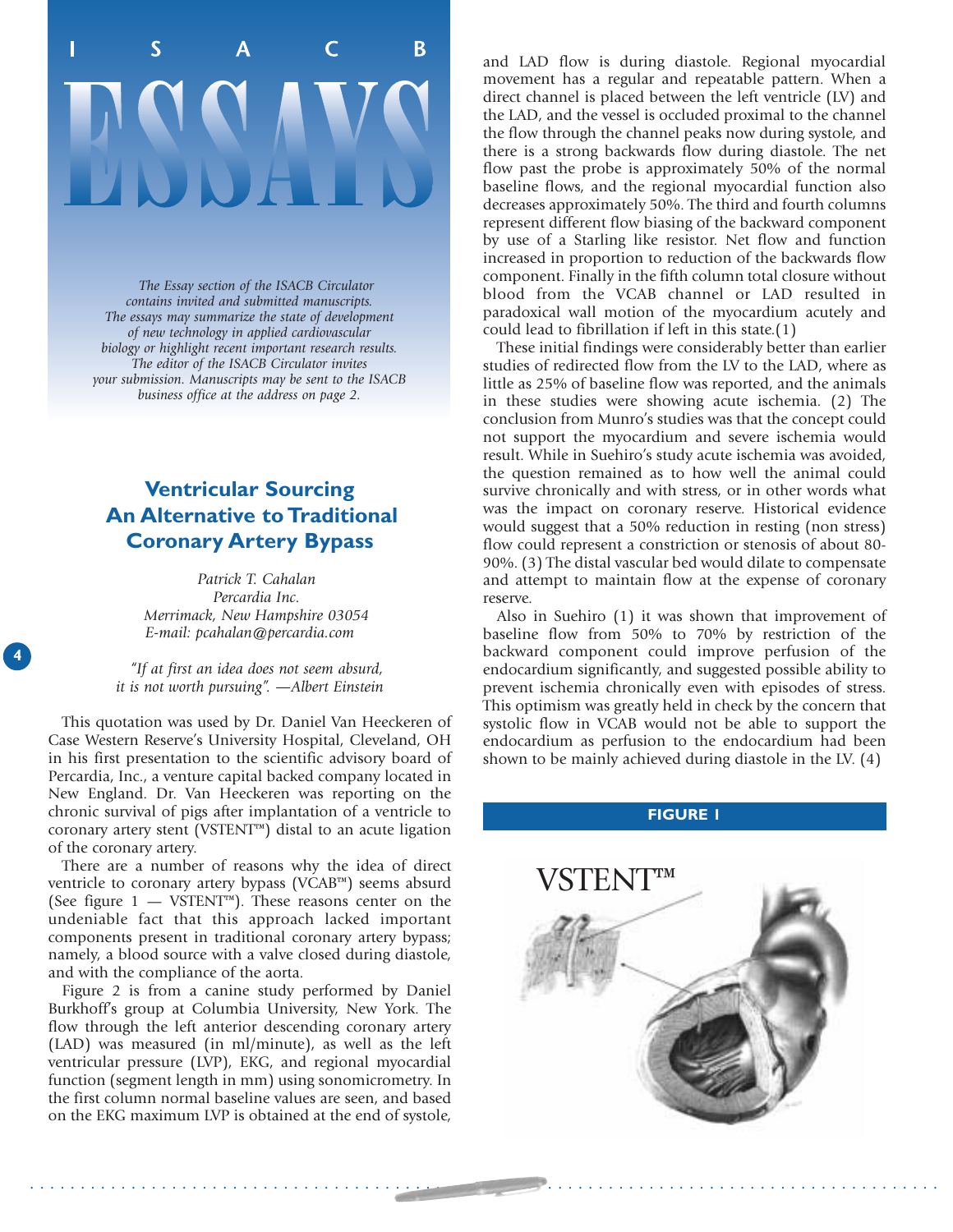The absurdity of the idea of ventricular sourcing was reduced even more when after one month of chronic implant in a porcine model the heart was able to survive a dobutamine stress test. Traditionally animal models of ischemic hearts had shown a biphasic response in a dobutamine stress echo (DSE) test. (5) At higher heart rates the animals with the VCAB channel were showing normal wall motion. At this point feelings of absurdity were changing into a determination to understand why all the predicted failure modes were not functioning.

An early hypothesis for this unexpected ability to perfuse the heart sufficiently under stress with a totally ligated LAD was unusual recruitment and arteriogenesis in pre-existing collaterals. The first indications were seen in comparisons of angiographic baselines versus one month post VCAB channel placement. High shear rates from the unique flow pattern in the channel were thought to be a possible stimulus for remodeling, and specific studies to look at remodeling were conducted by Keith March's group at IUPUI, in Indianapolis, and this work showed convincing positive remodeling in the large coronary vessels. (6)

While interesting this remodeling was taking place in healthy animals that were treated with a significant surgical procedure. The obvious clinical question was how the channel would affect an ischemic heart that had sufficient collateral recruitment to function normally at rest, but not enough to maintain normal function under periods of stress. At this point the hard core skeptics were certain that the channel would steal the collateral flow and normal function would not even be possible at rest. To address this concern an ischemic model was developed. The model consisted of an ameroid occluder placed on the LAD for one month followed by either traditional CABG or implantation of the VCAB device. One month past the placement of the ameroid the LAD was completely occluded, and flow in the distal vessel was very slight (< 2ml/min) and due to collateral filling. Net forward flow was increased immediately to greater than 10 ml/min after placement of the device. In addition to answering question concerning steal, this experiment measured myocardial perfusion using microspheres, and showed very similar behavior in perfusion between the VCAB and CABG animals. (7) Experiments continue at Columbia University looking at VCAB and the unique arteriogenesis seen. Preliminary results have shown unusually large collaterals staining positive for BrdU in the areas of the myocardium affected by the stent flow. (8)

#### **FIGURE 2**

# **Ventricle Coronary Artery Bypass** LV TO LAD Shunt (Starling Occluder)

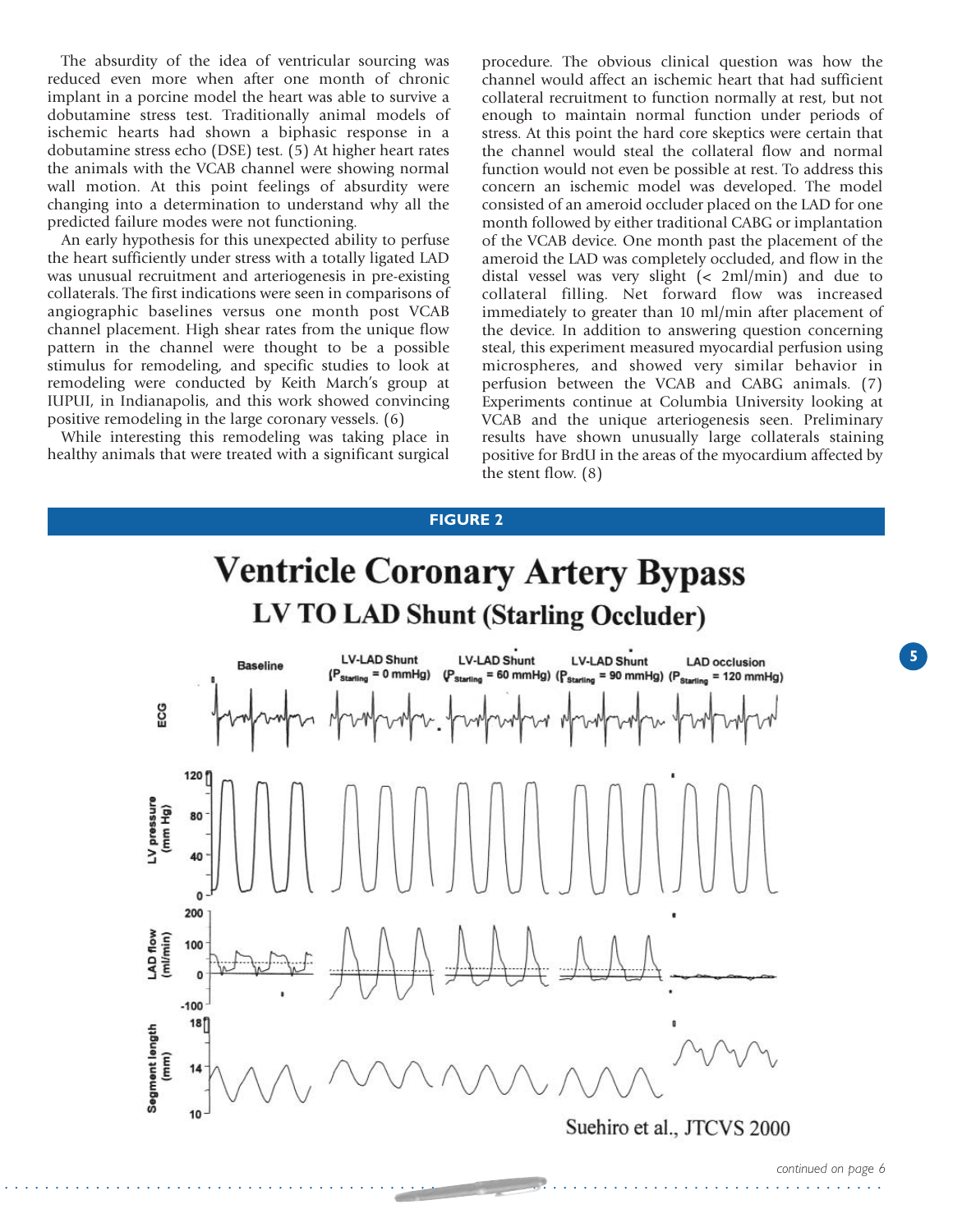Since the majority of patients presenting symptoms in the clinic are not total occlusions; but rather high grade stenosis, the question stilled remained as to whether a VCAB stent could be placed distal to a high grade stenosis and not result in a steal phenomenon. Peter Boekstegers of Klinikum Grosshadern in Munich who actually implanted the first acute VCAB stent supplied the important experiments in animals to answer this question. (9) In these experiments stenoses of varying degrees were created, and a LV-CA stent placed distally. Intra-coronary artery pressure and flow, regional myocardial function (sonomicrometry), and coronary reserve were all measured under conditions of stress (pacing and adenosine). In these acute studies not only was there no steal phenomenon, but the stenosis actually contributed to better net forward flow and function. It was concluded that a partial stenosis proximal to the stent contributed to a higher average intra-coronary artery pressure which in turn reduced the backward flow component of the channel. These critical experiments paved the way for the first human clinical cases the initial results of which were presented recently. (10)

*"whoever exalts himself shall be humbled, and whoever humbles himself will be exalted" (Matt 23:11-12)*

6 constructive safer clini<br>
additional<br>
potential<br>
Reference This quote is always appropriate when one has the delusion of scientific proof of principle. Considerable time and resources have gone into research and development efforts to prove that the concept of ventricular sourcing as an alternative to traditional coronary artery bypass is viable. Initial results are very encouraging if only because the device is performing in a manner that many said was not possible. More importantly the continuing effort to answer all constructive criticisms of the concept not only results in a safer clinical product and procedure, but is generating additional questions that identify new indications and potential platforms for arteriogenesis and beyond.

- 1. Suehiro K, Shimizu J, Yi GH, et al: Direct coronary artery perfusion from the left ventricle. J Thorac Cardiovasc Surg 121:307-315, 2001.
- 2. Munro I, Allen P: The possibility of myocardial revascularization by creation of a left ventriculocoronary artery fistula. J Thorac Cardiovasc Surg 58:25-32, 1969.
- 3. Gould K, Lipscomb K, Hamilton G: Physiological Basis for Assessing Critical Coronary Stenosis. The American Journal of Cardiology Vol. 33, Jan 1974.
- 4. Hess, D.S., Bache, R.J.: Transmural Distribution of Myocardial Blood Flow during Systole in the Awake Dog. Circulation Research. 38 (1) : 5-15 1976.
- 5. St. Louis et al: Model of Chronic Hibernation. Ann Thorac Surg. 2000;69:1351-7.
- 6. March K: "Adaptive Coronary Vessel Remodeling Following Surgical Coronary Artery-to-Left Ventricle Stent (VSTENT(tm)) Implantation", Poster Sesion on Innovative Experimental Surgical Revascularization Methods. ACC Conference Chicago, March 30, 2003.
- 7. Yi G., et al: "Direct Coronary Revascularization Does Not Acutely Restore Myocardial Perfusion To Chronically Ischemic Canine Myocardium Despite Normalized Epicardial Coronary Blood Flow". AHA Conference Chicago, November 17-20, 2002. Section: Novel Methods of Myocardial Revascularization. (For further information contact: Daniel Burkhoff, Columbia University, Cardiac Physiology Lab, 650 West 168th Street, Black Bldg., 8-812, New York, NY 10032).
- 8. Yi G. et al: "Physiologic Feasibility of Ventricular Sourcing: VSTENT(tm)", Symposium I: Early Clinical Experience in Ventricular Sourcing Using the VSTENT(tm). Sixth ISMICS Annual Scientific Meeting, San Francisco, June 19-21, 2003. (For further information contact: Daniel Burkhoff, Columbia University, Cardiac Physiology Lab, 650 West 168th Street, Black Bldg., 8- 812, New York, NY 10032).
- 9. Peter Boekstegers, MD\*; Philip Raake\*; Rasul Al Ghobainy; Jan Horstkotte; Rabea Hinkel; Torleif Sandner; Reinhard Wichels, MD; Franz Meisner, MD; Eckehard Thein, MD; Keith March, MD, PhD; Dieter Boehm, MD; Hermann Reichenspurner, MD, PhD "Stent-Based Approach for Ventricle-to-Coronary Artery Bypass". Circulation August 20, 2002. (\*Prof. Dr. med. Peter Boekstegers, Medizinische Klinik I, Klinikum der Universität-Grosshadern, Marchioninistraße 15, D-81377 München, Germany. E-mail boekstegers@med1.med.uni-muenchen.de)
- 10. Peter Boekstegers and Calin Vicol. Symposium I: Early Clinical Experience in Ventricular Sourcing Using the VSTENT(tm). Sixth ISMICS Annual Scientific Meeting, San Francisco, June 19-21, 2003.



### **Heart Valve Tissue Engineering - Taking a "Biomimetic" Approach**

*Simon Hoerstrup Department of Cardiovascular Surgery University Hospital Raemistrasse 100 CH-8091 Zurich Switzerland E-mail: simon—phillip.hoerstrup@chi.usz.ch* 

#### **The ideal heart valve substitute: Dwight E. Harken's "Ten Commandments"**

The essential characteristics of ideal heart valve substitutes have been described already in the 1950's by Dwight E. Harken, a pioneer in heart valve surgery, and summarized as the so-called "Ten Commandments" [1]. These include durability, absence of thrombogenicity, resistance to infections, lack of antigenicity, and the potential of growth. In principle, he stated the fundamental properties of natural, living, and autologous tissues. Unfortunately, these requirements are still not met by today's heart valve prostheses. For treatment of heart valve disease, mechanical or biological valves are currently in use. The drawbacks of mechanical valves include the need for life-long anticoagulation, the risk of thromboembolic events, prosthesis failure, and the inability of the device to grow. Biological valves (homograft, xenograft, fixed by cryopreseration or chemical treatment) have a limited durability due to their immunogenic potential and the fact that they represent non-living tissues without regeneration capacities. All types of contemporary valve prostheses basically consist of non-living, foreign materials posing specific problems to pediatric applications when devices with growth potential are required for optimal treatment.

#### **Tissue engineering of heart valves where do we stand?**

In an attempt to overcome these limitations, tissue engineering represents an experimental approach aiming at living, autologous cardiovascular replacement structures. The basic concept currently used for tissue engineering of heart valves is to transplant autologous cells onto a biodegradable scaffold, to grow and to condition the cellseeded scaffold device in vitro and finally to implant the tissue-like construct into the donor patient.

. . . . . . . . . . . . . . . . . . . . . . . . . . . . . . . . . . . . . . . . . . . . . . . . . . . . . . . . . . . . . . . . . . . . . . . . . . . . . . . . . . . . . . . . . .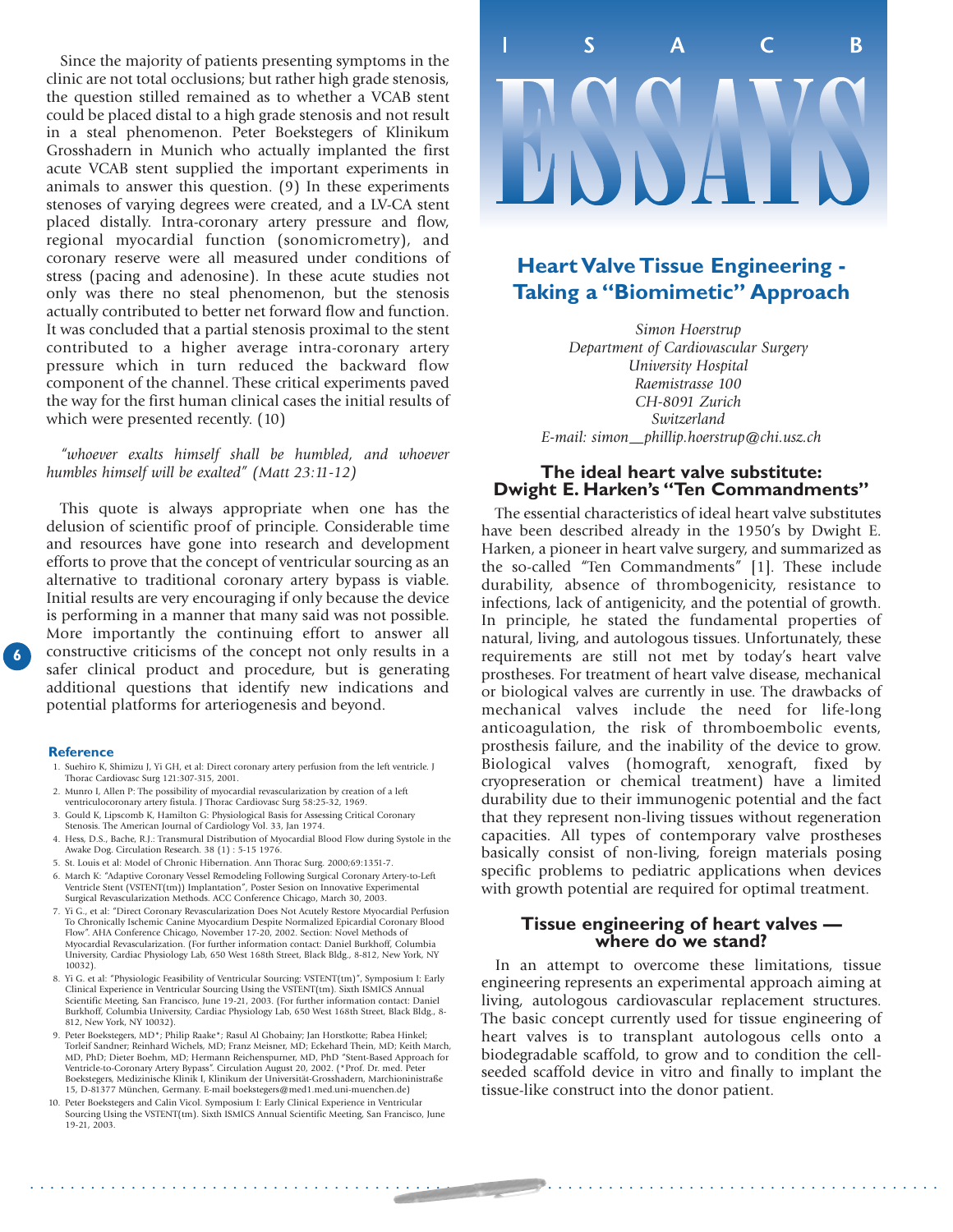The heart valve scaffold may be based either on biological or synthetic materials. Donor heart valves or animal derived valves depleted of cells can be used as a scaffold material. Removing the cellular components results in a material essentially composed of extracellular matrix proteins that can serve as an intrinsic template for cell attachment [2]. In general, non-fixed acellularized valve leaflets have shown recellularization by the host, as demonstrated in dogs [3] and sheep [4]. However, first clinical applications of this concept in children resulted in rapid failure of the heart valves due to severe foreign body type reactions associated with a 75% mortality [5]. In a further approach, specific biological matrix constituents can be used as scaffold material including collagens and fibrins [6, 7]. These materials have the disadvantage that they are difficult to obtain from the patients in sufficient quantities. Therefore, most of these scaffolds are of animal origin. In this context, identification of retroviruses and prionic diseases has given rise to great concern as to the risk of zoonoses. Recently, epidemiological data strongly indicates transfer of Creutzfeldt-Jakob disease from cattle onto humans via infected meat, surgical materials derived from bovine gut and drugs or vaccines prepared using fetal calf serum [8]. Porcine endogenous retroviruses (PERV) can be present in many tissues as multiple copies of PERV can be integrated into germ-line DNA. New and more infectious groups of PERV are being identified [9], as well as their capacity to infect various types of human cells in vitro [10].

The use of synthetic materials as scaffolds has already been broadly demonstrated for cardiovascular tissue engineering. Initial attempts to create single heart valve leaflets were based on synthetic scaffolds, such as polyglactin, PGA (polyglycolic acid), PLA (polylactic acid), PLGA (copolymer of PGA and PLA). To create complete trileaflet heart valve conduits, PHA based materials (polyhydroxyalkanoates) were used [11]. These materials are thermoplastic and can therefore easily be molded into any desired three dimensional shape. Recently, we introduced a combined polymer scaffold consisting of non-woven PGA and P4HB (poly-4-hydroxybutyrate) showing promising in vivo results [12].

In most cardiovascular tissue engineering approaches, cells are obtained from donor tissues, e.g. from peripheral arteries, and mixed vascular cell populations consisting of myofibroblasts and endothelial cells are grown. Out of these, pure viable cell lines can be easily isolated by cell sorters [13] and the subsequent seeding onto the biodegradable scaffold is undertaken in two steps: First the myofibroblasts are seeded and grown in vitro. Second the endothelial cells are seeded on top of the generated neotissue leading to the formation of a native leaflet-analogous histological structure [14].

With regard to clinical applications, several human cell sources have been investigated [15]. Recently, cells derived from bone marrow or umbilical cord have been successfully utilized to generate heart valves and conduits in vitro [16, 17]. In contrast to vascular cells, these cells can be obtained without surgical interventions representing an easy-to-access

cell source in a possible routine clinical scenario. Due to their good proliferation and progenitor potential, these cells are expected to be an attractive alternative for cardiovascular tissue engineering applications.

#### **Where to go? Considering the "golden" standard**

The ultimate rationale of the tissue engineering concept is the creation of living neo-tissues identical or at least very close to native heart valves. So far, the majority of work has been focused on valves of the semilunar type, such as aortic or pulmonary valves; mainly because of their less complex design in comparison to the atrio-ventricular valves (i.e. absence of chordae tendineae etc.). A prerequisite to a sophisticated prospective development of native-analogous tissue engineered valves is an accurate understanding of the fundamentals of normal heart valves representing the "golden standard". A description of its composition, structure and function as exemplified by the normal aortic valve is given in the following section. Interestingly, it is the tissue engineering research of recent years which has stipulated a novel interest in heart valve anatomy, biomechanics, embryology, cell biology and pathology with many important implications to the whole field of heart valve diseases.

#### **How does nature do it?**

When the first heart contraction takes place during embryonic development, the heart is not more than a tube consisting of a single lumen. This tube is transformed into an H-shaped outflow channel with large tissue cushions in the right and left outflow tract. These will each divide into three equal mounds of cushion material and form the origins of the aortic and pulmonary valve [18]. Endothelial cells lining these cushions appear to be able to differentiate into leaflet interstitial cells, regulated by local growth factors [19].

The hemodynamic environment during development of the valve cusps determines the cell shape, proliferation and fiber formation [18]. The cells on the ventricular side of the leaflets are flattened, due to the shearing effect of the blood flow during ventricular ejection, whereas the cells at the arterial side stay more cuboidal. The cusps grow by proliferation of cells in the downstream end, the region with low pressure and low shearing force. Cell proliferation seems to stop when the leaflets are long enough to contact the arterial wall above the sinuses during opening. Elastic fibers become prominent at the ventricular side of the leaflet, which is exposed to intermittent flexural stresses during systole. At the arterial side, exposed to the predominantly static stresses during diastole, collagenous fibers develop. At the line of closure, the leaflets consist of solely collagenous fibers, which correlate to the tensions at both sides of the leaflets.

The development of the aortic valve takes place under pressure values below 10 mm Hg, at heart rates ranging from 65-160 beats per minute, and hypoxic conditions [20].

**7**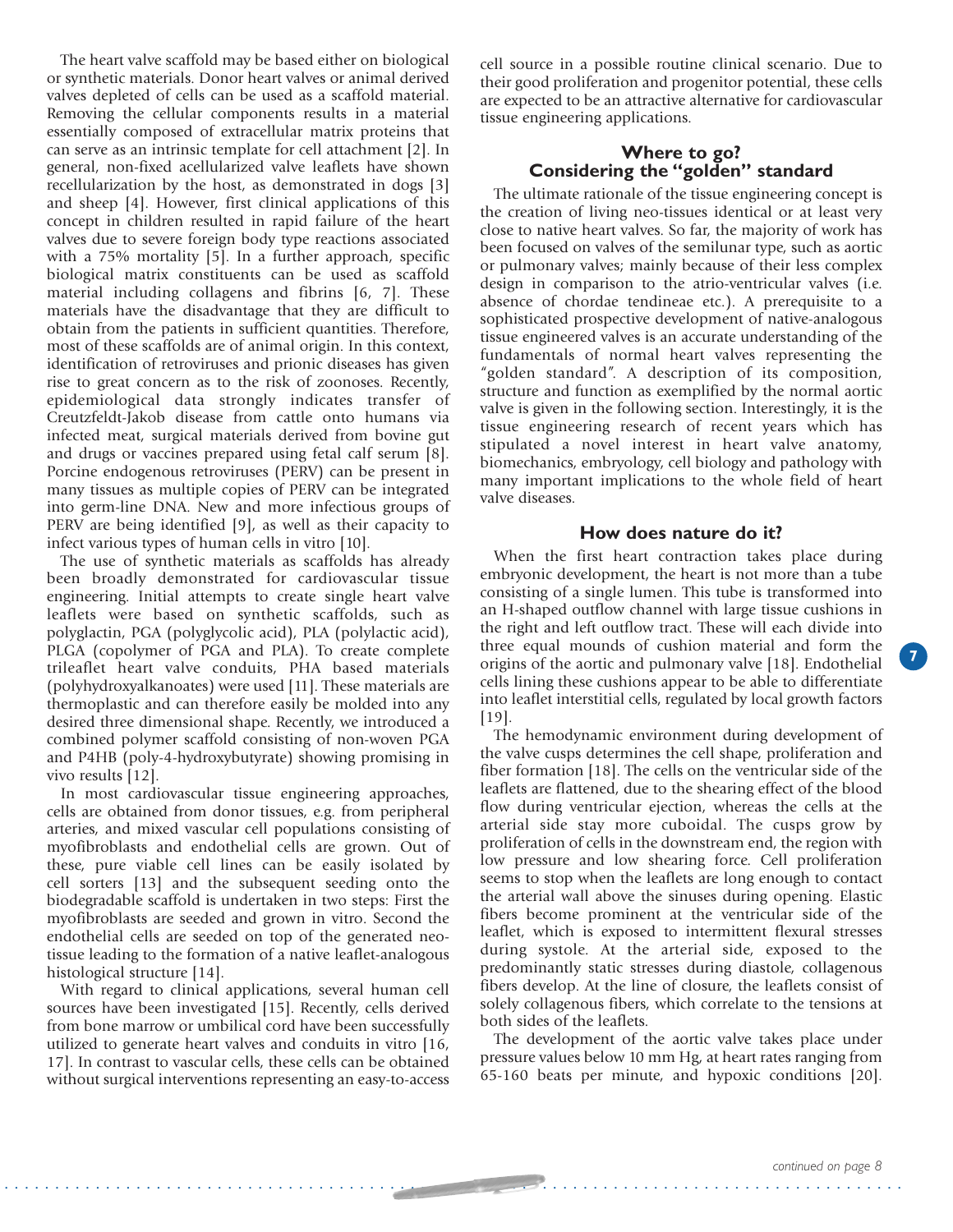The acceleration of the heart rate might be a compensatory phenomenon in the absence of the Frank-Starling mechanism, as the immature fetal myocardium does not possess the ability to increase the ejection fraction in response to increasing preload. By increasing hematocrit and a shift of the hemoglobin-oxygen dissociation curve towards optimized oxygen binding characteristics the fetus compensates for the hypoxic conditions.

#### **Architecture: Matrix and cells**

The load-bearing part of adult aortic valve leaflets shows a layered architecture within the endothelial coverings, enabling the extraordinary changes in shape and dimension. The ventricularis, the layer at the inflow surface, is predominantly composed of radially aligned elastin fibres. The central layer, the spongiosa, consists of loosely arranged collagen fibres and an abundant amount of proteoglycans. The layer at the outflow surface, the fibrosa, comprises mainly circumferentially aligned collagen fibres. All collagen bundles diverge into the aortic wall, thereby transferring the gross load from the leaflet to the aortic wall. The individual layers can easily compress and shear during opening and closing of the valve. The fibrosa and ventricularis are inherently preloaded due to their attachment to each other, the fibrosa under compression and the ventricularis under tension [21].

Among the valvular interstitial cells three cellular phenotypes can be identified: smooth muscle cells, arranged in bundles or just as single cells [22], fibroblasts maintaining the extracellular matrix, and 60 % [23] of them are myofibroblasts, cells that have phenotypic features of both fibroblasts and smooth muscle cells [24]. These cellular phenotypes are situated depending on their microenvironment. Myofibroblasts and fibroblasts are able to convert from one to another, triggered by either a lack of mechanical tension or the presence of continuous mechanical tension [25]. The idea of passively functioning aortic valve leaflets was refuted by identifying a smooth muscle cell system in the leaflets 22], contractile properties of valvular interstitial cells [24, 26] and sensory nerve elements in the leaflets [27]. Contraction within the leaflets might help to sustain the hemodynamic forces that are exerted on the leaflet during systole and diastole [26] and represents a reactive cytoskeleton that can anchor collagen fibrils during valve closure [24].

#### **Structure and function — The anisotropy of life**

The individual layers of valve leaflets show different mechanical characteristics due to their difference in composition [28-30]. The fibrosa is considered to be the main load-bearing layer of the leaflet and prevents excessive stretching [31]. The difference in radial and circumferential extensibility, a phenomenon known as anisotropy, is not as large in this layer as it is in the ventricularis, where the radial extensibility is much larger than the circumferential extensibility [28-30]. The overall mechanical response of the leaflet is the summation of the mechanical properties of the

. . . . . . . . . . . . . . . . . . . . . . . . . . . . . . . . . . . . . . . . . . . . . . . . . . . . . . . . . . . . . . . . . . . . . . . . . . . . . . . . . . . . . . . . . .

individual layers. Lo and Vesely [32] measured a maximal extensibility of porcine aortic valve leaflets of 24 % in radial direction and 11 % in circumferential direction by wholevalve biaxial testing, a reliable way to test natural biaxial loading environment in the valve is reflected. In circumferential direction the mechanical behavior exhibits the properties of collagen bundles and in radial direction the elastin mesh is the predominant factor. The leaflet shows an extremely low compressive modulus, which is most likely influenced by the spongiosa [28].

Schoen and Levy [33] summarized the biomechanics of the aortic valve as follows. When the valve is nearly closed and the collagen bundles in the fibrosa are fully unfolded, collagen is the load-bearing element, enabling a stress increase while preventing a prolapse of the leaflets. The loose spongiosa layer is able to dissipate the shock of closure of the leaflets, as the hydrophilic proteoglycans in this layer readily absorb water and swell. Due to deformation of the sinus walls, resulting in an increase in volume, the pressure difference across the valve decreases. During opening of the valve, elastin extends at minimal load in the ventricularis to return the fibrosa in its original corrugated state, facilitated by the spongiosa that dissipates the arising shear stresses.

#### **Lessons from the "golden" standard taking a "biomimetic" approach**

It is the fascinating perfection of architecture and function of a native, living heart valve which enables the enormous life-time performance with billions of cycles without malfunctions. The above described structural and functional complexity of normal heart valves obviously is a "conditio sine qua non" for this performance. Therefore, the concept of tissue engineering should be close to what has been termed a "biomimetic" approach. This approach is based on the hypothesis, that in vitro exposure of the developing tissue to physical signals similar to those encountered in vivo may result in more mature tissue engineered heart valves. The utilization of bioreactors for physiological in vitro preconditioning of tissue engineered structures has been introduced to the field by us and others and stipulated a considerable progress in cardiovascular tissue engineering [12, 34]. We have demonstrated that using a pulse duplicator bioreactor prior to in vivo implantation resulted in living, autologous heart valves with good functional performance. The in vitro conditioning protocol was elaborated to mimick the hemodynamic conditions heart valves experiences during embryological development. Native-analogous tissue formation was observed in vitro with regard to morphological and biomechanical features. Interestingly, the ultimate refinement and maturation of the tissue engineered heart valves occurred during the subsequent in vivo period of this experiments, showing an evolution of cell phenotype and extracellular matrix towards native valve tissue. This remodelling has been investigated in collaboration with Frederick Schoen and co-workers providing a more accurate understanding of the neo-tissue changes prior and after implantation [35].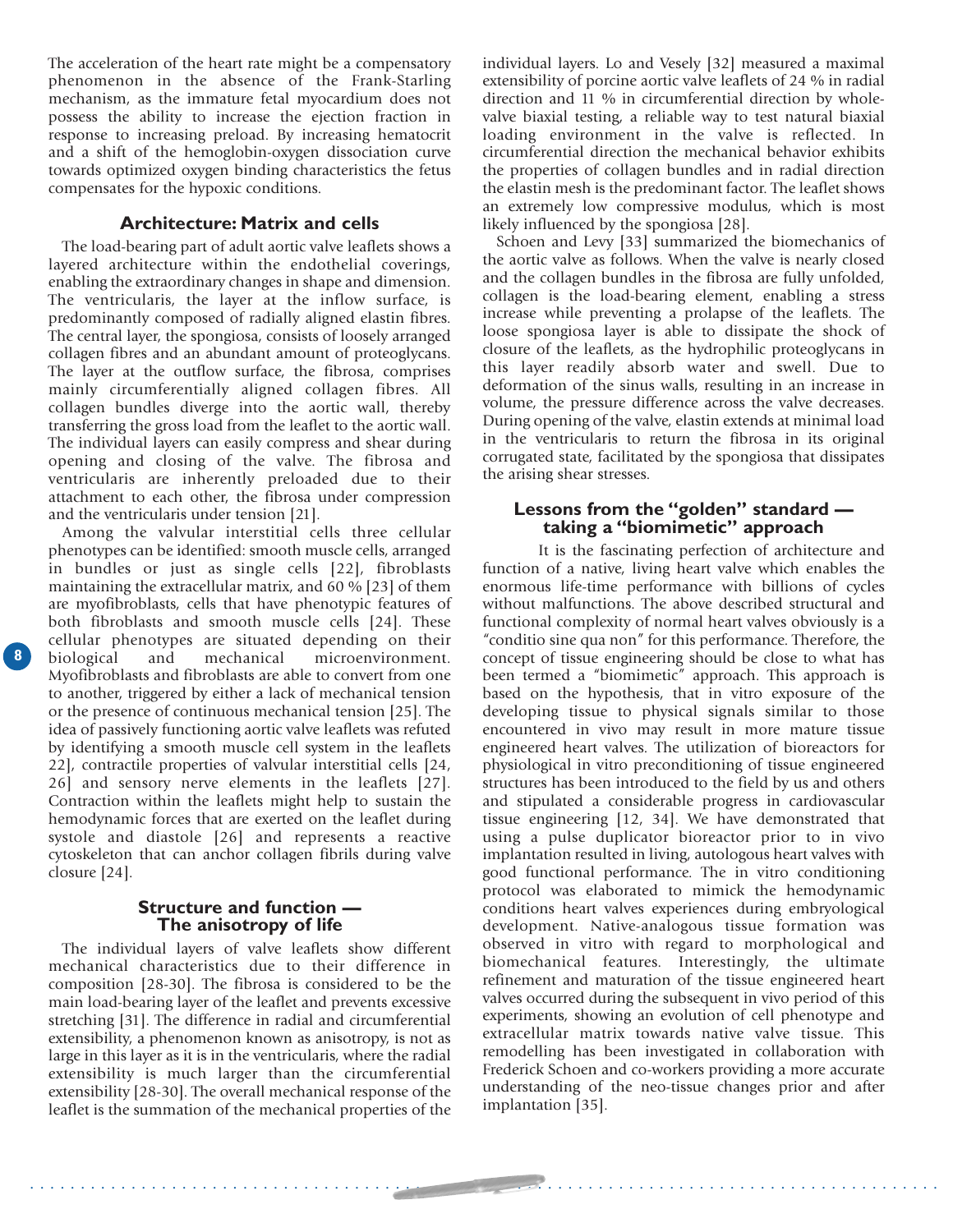In summary, it appears that the biomimetic approach is a key to tissue engineering of functional heart valves. The cells need to be placed into the appropriate "environmental niche" to produce the "right tissue". Our work demonstrates that this process can be initiated by bioreactors. However, so far the refinement is done by nature. Future research focused on improved bioreactor protocol may realize this refinement already in vitro. This would be the next important step towards generation of more ideal substitutes. Taking all this into account and remembering Dwight E. Harken's "Ten Commandments" as to ideal heart valve substitutes, in contrast to the usual saying "Do not imitate innovate" the motto as to heart valve tissue engineering rather should be "Imitate (nature) to innovate (valve substitutes)!"

#### **FIGURE**



*The biomimetic approach to heart valve tissue engineering: Living, autologous tri-leaflet valves generated in vitro in a pulse duplicator system (Hoerstrup et al. Circulation 2000, 102 : III44-49).*

#### **References:**

- 1. Harken DE. Heart valves: ten commandments and still counting. Ann Thorac Surg 1989; 48: S18-19
- 2. Samouillan, V., Dandurand-Lods, J., Lamure, A., Maurel, E., Lacabanne, C., Gerosa, G., Venturini, A., Casarotto, D., Gherardini, L., Spina, M. Thermal analysis characterization of aortic tissues for cardiac valve bioprostheses: J Biomed Mater Res1999; 46, 531-8
- 3. Wilson, G. J., Courtman, D. W., Klement, P., Lee, J. M., Yeger, H. Acellular matrix: a biomaterials approach for coronary artery bypass and heart valve replacement: Ann Thorac Surg 1995; 60, S353-8
- 4. Elkins, R. C., Dawson, P. E., Goldstein, S., Walsh, S. P., Black, K. S. Decellularized human valve allografts: Ann Thorac Surg 2001; 71, S428-32
- 5. Simon, P., Kasimir, M. T., Seebacher, G., Weigel, G., Ullrich, R., Salzer-Muhar, U., Rieder, E., Wolner, E., (2003). Early failure of the tissue engineered porcine heart valve SYNERGRAFT in pediatric patients: Eur J Cardiothorac Surg 23, 1002-6
- 6. Rothenburger, M., Volker, W., Vischer, J. P., Berendes, E., Glasmacher, B., Scheld, H. H., Deiwick, M. Tissue engineering of heart valves: formation of a three-dimensional tissue using porcine heart valve cells: ASAIO 2002 J 48, 586-91
- 7. Lee, K. Y., Mooney, D. J. Hydrogels for tissue engineering: Chem Rev 2001; 101, 1869-79 8. Knight R, Collins S, editors. Human prion diseases: cause, clinical and diagnostic aspects.
- Basel: Karger; 2001 9. Patience C, Switzer WM, Takeuchi Y, et al. Multiple groups of novel retroviral genomes in pigs and related species. J Virol 2001;75:2771-2775
- 10. Martin U, Kiessig V, Blusch JH, et al. Expression of pig endogenous retrovirus by primary porcine endothelial cells and infection of human cells. Lancet 1998;352:692-694
- 11. Sodian, R., Hoerstrup, S. P., Sperling, J. S., Daebritz, S., Martin, D. P., Moran, A. M., Kim, B. S., Schoen, F. J., Vacanti, J. P., Mayer, J. E., Jr. Early in vivo experience with tissue-engineered trileaflet heart valves: Circulation 2000; 102, III22-9
- 12. Hoerstrup, S. P., Sodian, R., Daebritz, S., Wang, J., Bacha, E. A., Martin, D. P., Moran, A. M., Guleserian, K. J., Sperling, J. S., Kaushal, S., Vacanti, J. P., Schoen, F. J., Mayer, J. E., Jr. Functional living trileaflet heart valves grown in vitro: Circulation 2000; 102, III44-9
- 13. Hoerstrup, S. P., Zund, G., Schoeberlein, A., Ye, Q., Vogt, P. R., Turina, M. I.. Fluorescence activated cell sorting: a reliable method in tissue engineering of a bioprosthetic heart valve: Ann Thorac Surg 1998; 66, 1653-7
- 14. Zund, G., Hoerstrup, S. P., Schoeberlein, A., Lachat, M., Uhlschmid, G., Vogt, P. R., Turina, M. Tissue engineering: a new approach in cardiovascular surgery: Seeding of human fibroblasts followed by human endothelial cells on resorbable mesh: Eur J Cardiothorac Surg 1998; 13, 160-4
- 15. Schnell, A. M., Hoerstrup, S. P., Zund, G., Kolb, S., Sodian, R., Visjager, J. F., Grunenfelder, J., Suter, A., Turina, M. Optimal cell source for cardiovascular tissue engineering: venous vs. aortic human myofibroblasts: Thorac Cardiovasc Surg 2001; 49, 221-5
- 16. Hoerstrup, S. P., Kadner, A., Melnitchouk, S., Trojan, A., Eid, K., Tracy, J., Sodian, R., Visjager, F., Kolb, S. A., Grunenfelder, J., Zund, G., Turina, M. I. Tissue engineering of functional trileaflet heart valves from human marrow stromal cells: Circulation 2002; 106, I143-50
- 17. Hoerstrup, S. P., Kadner, A., Breymann, C., Maurus, C. F., Guenter, C. I., Sodian, R., Visjager, J. F., Zund, G., Turina, M. I. Living, autologous pulmonary artery conduits tissue engineered from human umbilical cord cells: Ann Thorac Surg 2002; 74, 46-52
- 18. Maron BJ, Hutchins GM. The development of the semilunar valves in the human heart. Am J Pathol 1974;74:331-344
- 19. Perry TE, Roth SJ. Cardiovascular tissue engineering. Constructing living tissue cardiac valves and blood vessels using bone marrow, umbilical cord blood, and peripheral blood cells. J Cardiovasc Nurs 2003;18(1):30-37

**9**

- 20. Stock UA, Vacanti JP. Cardiovascular physiology during fetal development and implications for tissue engineering. Tissue Eng 2001;7:1-7
- 21. Vesely I. The role of elastin in aortic valve mechanics. J Biomech 1998;31:115-123
- 22. Bairati A, DeBiasi S. Presence of a smooth muscle system in aortic valve leaflets. Anat Embryol 1981;161:329-340
- 23. Roy A, Brand NJ, Yacoub MH. Molecular characterization of interstitial cells isolated from human heart valves. J Heart Valve Dis 2000;9:459-465
- 24. Messier RHJ, Bass BL, Aly HM, et al. Dual structural and functional phenotypes of the porcine aortic valve interstitial population: Characteristics of the leaflet myofibroblasts. J Surg Res 1994;57:1-21
- 25. Tomasek JJ, Gabbiani G, Hinz B, Chaponnier C, Brown RA. Myofibroblasts and mechanoregulation of connective tissue remodelling. Nat Rev Mol Cell Biol 2002;3:349-363
- 26. Taylor PM, Allen SP, Yacoub MH. Phenotypic and functional characterization of interstitial cells from human heart valves, pericardium and skin. J Heart Valve Dis 2000;9:150-158
- 27. Marron K, Yacoub MH, Polak JM, et al. Innervation of the human atrioventricular and arterial valves. Circulation 1996;94:368-375
- 28. Vesely I, Noseworthy R. Micromechanics of the fibrosa and the and the ventricularis in aortic valve leaflets. J Biomech 1992;25:101-113
- 29. Scott M, Vesely I. Aortic valve cusp microstructure: the role of elastin. Ann Thorac Surg 1995;60:S391-394
- 30. Scott MJ, Vesely I. Morphology of the porcine aortic valve cusp elastin. J Heart Valve Dis 1996;5:464-471
- 31. Thubrikar MJ, Aouad J, Nolan SP. Comparison of the in vivo and in vitro mechanical properties of aortic valve leaflets. J Thorac Cardiovasc Surg 1986;92:29-36
- 32. Lo D, Vesely I. Biaxial strain analysis of the porcine aortic valve. Ann Thorac Surg 1995;60:S374-378
- 33. Schoen FJ, Levy RJ. Tissue heart valves: current challenges and future research perspectives. Founder's award 25th annual meeting of the society for biomaterials, Providence, RI, April 28-May 2. J Biomed Mater Res 1999;47:439-465
- 34. Niklason, L. E., Gao, J., Abbott, W. M., Hirschi, K. K., Houser, S., Marini, R., Langer, R. Functional arteries grown in vitro: Science 1999; 284, 489-93
- 35. Rabkin, E., Hoerstrup, S. P., Aikawa, M., Mayer, J. E., Jr., Schoen, F. J. Evolution of cell phenotype and extracellular matrix in tissue-engineered heart valves during in-vitro maturation and in-vivo remodeling: J Heart Valve Dis 2002; 11, 308-14

. . . . . . . . . . . . . . . . . . . . . . . . . . . . . . . . . . . . . . . . . . . . . . . . . . . . . . . . . . . . . . . . . . . . . . . . . . . . . . . . . . . . . . . . .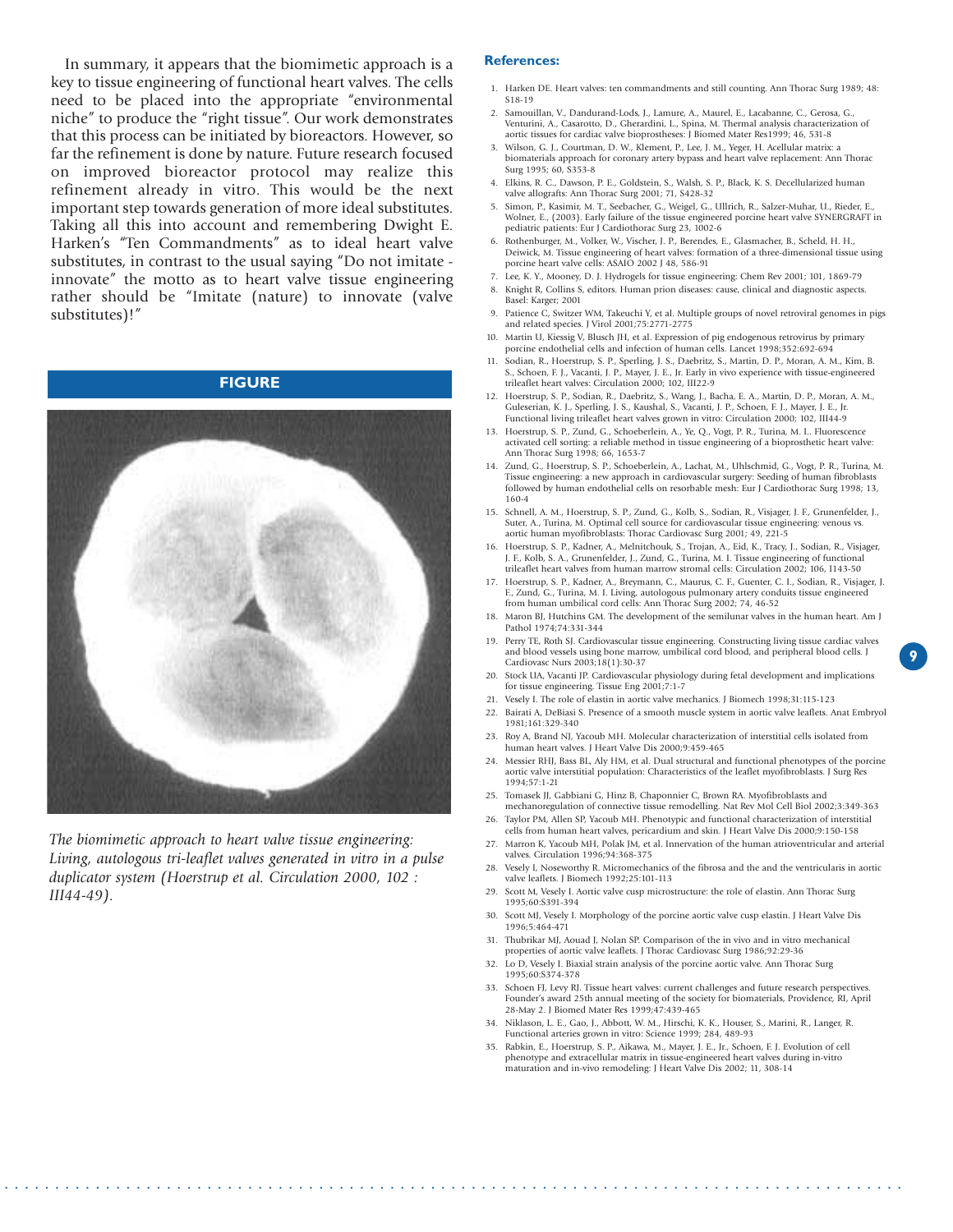

#### **A Bioengineer's Challenge and Dream**

*Takehisa Matsuda Division of Biomedical Engineering, Graduate School of Medical Sciences Kyushu University Maidashi 3-1-1, Higashi-ku, Fukuoka 812-8582, Japan E-mail: matsuda@med-kyushu-u.ac.jp*

My biomaterial research life begun almost a quarter century ago when I joined the newly established National Cardiovascular Center (NCVC) Research Institute in Osaka, Japan. My initial assignment there was to actively participate in the government-directed project entitled "Artificial Heart and Ventricular Assist Device". During the course of the project, I learned considerably from implantation experiments using goats as an animal model how potent and complex the foreign-material-activated body defense mechanism is, and how the hydrodynamic wash-out effect minimizes the nature and magnitude of blood/material interactions. An analogy of Virchow's triad concept of homeostasis of vessels (flow, nature of blood and pathophysiological changes in the vascular wall), which was proposed by the famous German pathologist, Dr. R. Virchow, more than a century ago, was also realized on the blood compatibility of blood pumps, which is called Akutsu's trinity concept (pump design determining flow pattern and the degree of wash-out, surface fabrication related to smoothness without any voids or pits, and bloodcontacting biomaterial related to inherent bioinertness) [Note that Dr. T. Akutsu, the pioneer of artificial heart, began his research with Dr. Kolff at The Cleveland Clinic in 1956, and headed the NCVC project team when I joined].

**10**

After seven years active participation in the blood pump project, my research interest has shifted to the development of artificial and tissue-engineered vascular grafts. At the present, the development of vitally functioning smalldiameter vascular substitutes has been a more than a halfcentury endeavor. Despite many years of effort, numerous hypotheses and various approaches, small-diameter artificial grafts with the inner diameter of less than 5~6 mm have not yet been realized in clinical settings, compared with medium- to large-diameter artificial grafts, which do not have serious problems of patency in clinical situations. The general consensus is that stenoses derived from the thrombus formed on the luminal surface of artificial grafts in the early phase of implantation and from an excess tissue ingrowth at anastomotic sites (intimal hyperplasia) in the later phase are the major causes of the failure of smalldiameter grafts.

The search for small-diameter vascular graft substitute materials, biological modulators and fabrication process technologies for providing an extracellular milieu similar to the natural physiological vessel environment has a long history. Although the search for materials that are completely nonreactive materials with blood and the surrounding tissue is likely unrealistic, the precision extracellular space design triggering "minimal" foreign body reactions and enhancing normal vascular tissue morphogenesis is essential. Various concepts and hypotheses have been individually proposed and tested *in vivo*. These include 1) porosity, 2) compliance matching, 3) biologically active coatings and 4) natural  $\text{coatings}$  and 4) natural nonthrombogenic lining of endothelial cells.

The first two issues mentioned above have been discussed over four decades. The generally accepted knowledge is that the higher the porosity is, the faster the tissue regeneration is, and the higher the patency. As for compliance matching, clinically used artificial grafts made of plastics are noncompliant, that is, they do not respond to periodically loaded stress derived from pulsatile blood flow. The difference in pressure-dependent mechanical properties between native arteries and artificial grafts induces hydrodynamic flow disturbances and stress concentration, thereby causing tissue damage as well as impairing cellular functions driven by a mechano transduction mechanism.

Based on the above experimental as well as computersimulation studies of biomechanical failure, my colleagues and I initiated studies of 1) the development of a "mechanoactive and tissue permeable" scaffold design and biologically active coatings for artificial and tissueengineered vascular grafts, and 2) enhanced tissue morphogenesis technology using new cell sources as a nonthrombogenic cell lining.

**Compliant Scaffold:** The first compliant graft scaffold tested was a segmented polyurethane foam (SPU: highly durable synthetic elastomer which is the essential material for the diaphragm of blood pumps)-based tube. In addition to the inherent elastomeric property, microporosity markedly increased the compliance which became closer to that of native arteries. Although the implanted grafts (inner diameter: 3 mm) performed very well for up to almost one year of implantation in a canine model, a gradual dilation resulting from the accelerated biodegradation of SPU foam due to considerably high surface-to-volume ratio inherent in microporous forms was observed.

The second approach, aimed at the minimal surface-tovolume ratio that could eliminate surface degradation, was a laser-ablated micropored SPU-film-type tube with wellcontrolled porosity (pore size and pore-to-pore distance or pore arrangement). The pulsed UV irradiation of KrF excimer laser (wavelengh; 248nm) ablated tubular SPU films to generate pores with very high dimensional accuracy, which was manipulated using computer-assisted design (CAD) and computer-assisted manufacturing (CAM) technologies<sup>1,2</sup>. Multiply generated micropored SPU tubes (wall thickness, 100 µm; micropore size, 50 µm; pore-topore distance, 200 µm; and length, 2 cm) also exhibited compliance matching with native arteries. A mixed solution of photoreactive-group (benzophenone or phenylazide) derivatized gelatin, heparin and growth factors such as the

. . . . . . . . . . . . . . . . . . . . . . . . . . . . . . . . . . . . . . . . . . . . . . . . . . . . . . . . . . . . . . . . . . . . . . . . . . . . . . . . . . . . . . . . . .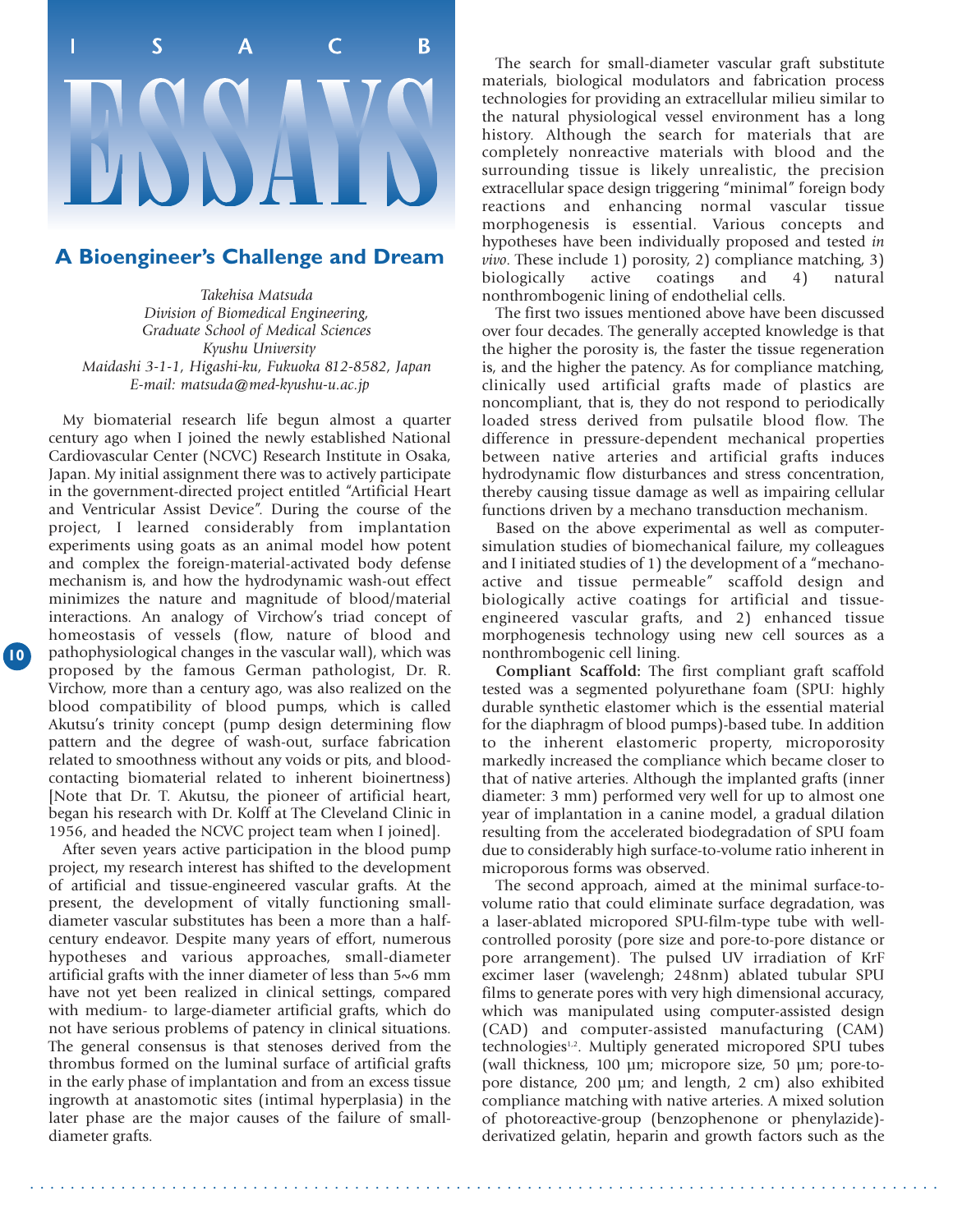basic fibroblast growth factor (bFGF) and/or vascular endotherial growth factor (VEGF) was coated and photoirradiated to form a biologically active substanceimmobilized gelatinous gel layer covalently fixed on an SPU surface. Upon implantation into the rat abdominal aorta, minimal thrombus formation probably due to a sustained release of heparin and rapid tissue ingrowth was noted. Although the transmural endothelialization accompanied by capillary ingrowth in micropores was enhanced by immobilized bFGF and VEGF, the transanastomatic endothelialization was still predominant<sup>3-6</sup>.

Although the second-generation graft appeared to be promising as a compliant, nonbiodegradable small diameter graft, a biomechanical issue that remains to be solved or improved is the design of a more mechano-active scaffold in which the intraluminal pressure-diameter relation resembled that for native arteries in the entire physiological pressure range (60~150 mmHg): large inflation in low-pressure regions, and gradually reduced inflation in physiological pressure regions and little inflation in high-pressure regions are observed, which is termed the "J" curve in the intraluminal pressure-diameter plot (Figure 1). However, a single SPU tube, regardless of microporous foam or film used, as mentioned above, exhibits an "inverse J" curve which is derived from the creep characteristics inherent to synthetic elastomers.

The third approach to the development of a "mechanoactive" scaffold was to use a coaxial double tubular graft which is assembled using a high-compliance inner tube and a low-compliance outer tube (Figure 2). By increasing intraluminal hydrodynamic pressure, the inner tube inflates markedly in low-pressure regions, and after the inner tube comes in contact with the outer tube, both tubes inflate together gradually in high-pressure regions. Wall thickness,

*Pressure-diameter relationships of native vascular graft, noncompliant graft, compliant elastomeric graft (single tube) and coaxial double tubular graft mimicking native artery's mechanical behaviors.*



. . . . . . . . . . . . . . . . . . . . . . . . . . . . . . . . . . . . . . . . . . . . . . . . . . . . . . . . . . . . . . . . . . . . . . . . . . . . . . . . . . . . . . . . .

pore diameter and density (relative area of micropores), which are the principal parameters determining the pressure-dependent diameter change, were adjusted according to the design criteria based on the native arteries. This fabricated coaxial double-tubular graft exhibited a "J" curve mimicking that for target canine carotid arteries. Surface processing aimed at reducing thrombus formation on the luminal surface of the inner tube in the early stage of implantation and preventing tissue-mediated adhesion between the inner and outer tubes and also between the outer tube and the surrounding tissues, was conducted by photochemical grafting of hydrophilic polymers<sup>7</sup>. Upon implantation into canine carotid arteries, the implanted grafts pulsated in response to pulsatile blood flow, and vascular morphogenesis proceeded with implantation period. Tissue adhesion gradually occurred with implantation period, resulting in a steeper J curve with longer implantation period<sup>8</sup>. Therefore, a higher performance tissue-adhesion-preventing hydrophilic material is essentially required for realization of the working principle of a coaxial double tubular graft. Thus, a coaxial double-tubular graft was theoretically realized, but the shortcoming of the current technology mentioned above should be eliminated in the near future.

**Tissue-Engineered Grafts:** The major issue in vascular tissue engineering is cell source; how to harvest or obtain a sufficient amount of nonthrombogenic luminal lining cells. Although the harvesting of vascular cells from patients' veins has been carried out by Zilla's group in Austria/South Africa, such a tissue-engineered vascular graft has not been routinely performed in clinical situations probably due to difficulties in autologous harvesting. Inspired by Weinberg and Bell's model proposed in the mid-1980's<sup>9</sup>, we extensively conducted experimental studies of tissue-

#### **FIGURE 1 FIGURE 2**

*Schematics of coaxial double tubular graft under development.*



**11**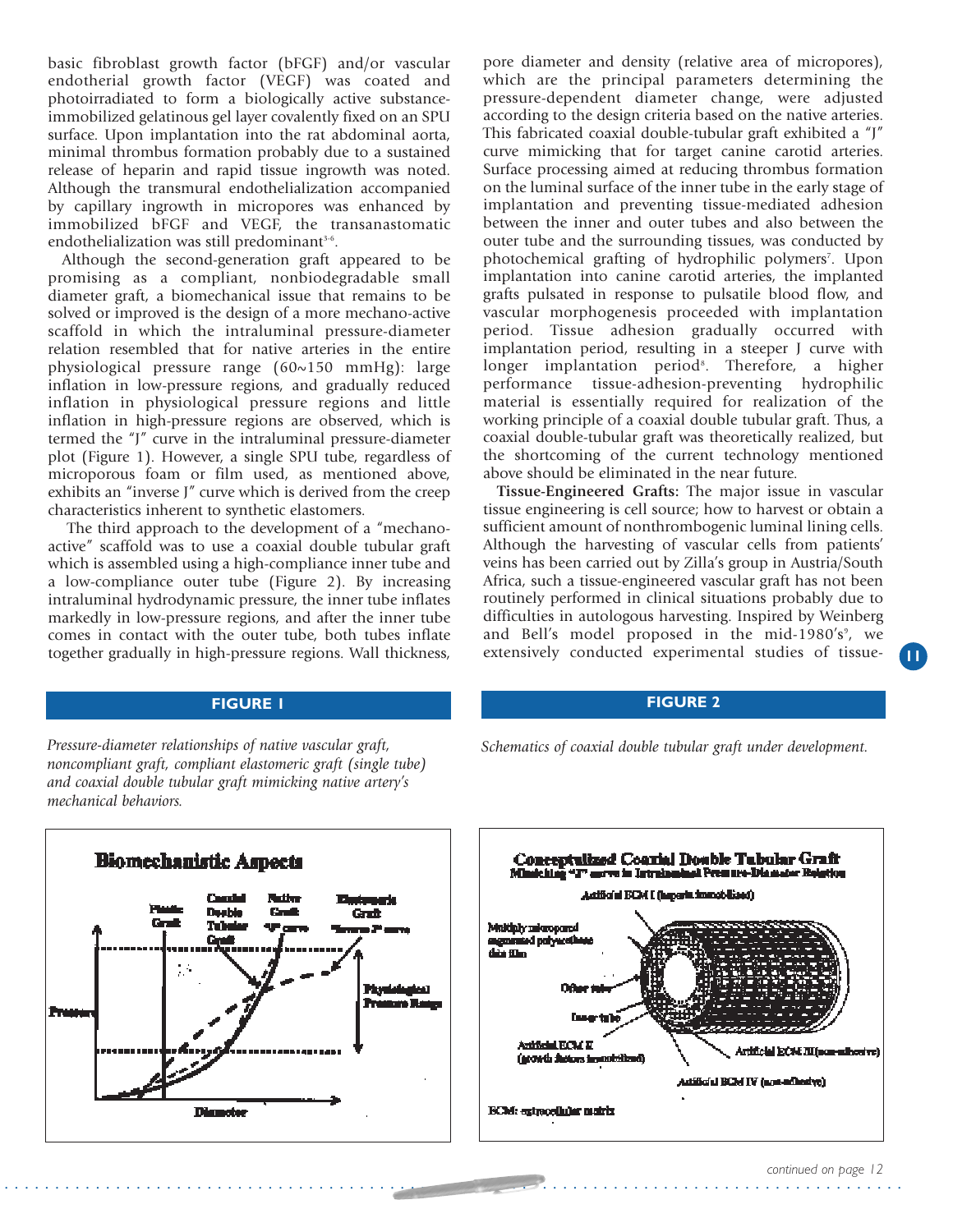engineered arterial and venous replacements using autologous vascular cells including endothelial cells (ECs), smooth muscle cells (SMCs) and fibroblasts with lasermicropored SPU tubes as a mechano-active scaffold. The hierarchically structured trilayer model with monolayered ECs as an intimal layer, SMC-innoculated medial layer, and fibroblast-innoculated adventitial layer exhibited the highest regeneration potential, followed by the bilayer model composed of intimal and medial layers<sup>10-14</sup>. The lowest potential was observed in the EC-monolayered one, although all the grafts, regardless of the type of model used, were patent. With implantation period, various morphogenic events were observed, which included the cell sorting or segregation, subtissue-specific localization of each cell type15, cellular orientation, SMC phenotype reversion from synthetic to contractile, supramolecular assembly of extracellular matrices (ECMs) such as collagen and elastin and neoarterial tissue formation, in which tissue thickening occurred in the early phase of implantation, followed by thinning in the later phase $11,12$ . With implantation-perioddependent morphogenic events at ECM, cellular and tissue levels appear to depend on the type of model used, as mentioned above<sup>15-20</sup>.

Natural nonthrombogenic ECs are an essential cell component. Havesting them from patients' veins is clinically difficult. As an alternative to ECs, we attempted to use two other cells: endothelial progenitor cells (EPCs), harvested from peripheral blood or bone marrow and then monoclonally cultured, and genetically engineered fibroblasts that transiently express antithrombogenic potentials. The antithrombogenic potentials of EPCs were found to be slightly lower than those of  $ECs^{23,24}$ . However, the patency rate and neoarterial tissue formation process for EPC-seeded grafts are almost the same as those for ECseeded grafts. Thus, EPCs are promising alternative to ECs, but the drawback is the low harvest yield. Further improvement of clonal cultures will be needed for the realization of EPC-based engineered grafts in clinical settings. The intraluminal EPC "paving" via stent technology<br>was also explored and its effectiveness was also explored and its effectiveness was verified<sup>25,26</sup>.

If provisional or transient pseudoendothelial cells that secrete anticoagulant molecules and cytokines that specifically enhance EC recruitment and proliferation are generically engineered, such engineered cells may be used for tissue-engineered grafts (Figure 3). To this end, fibroblasts harvested from skin tissue were transfected by gene-encoding adenovirus to express various bioactive proteins including the tissue factor pathway inhibitor (TFPI) which potently neutralizes the tissue factor (a very potent coagulation enzyme activating the extrinsic pathway of the coagulation system) secreted by fibroblasts, C-type natriuretic peptide (CNP) which is a multipotent tissue matrial eta  $\mu$  pepara (est.) which is a matriportal assate modulator, and VEGF<sup>27</sup>. Such three gene-transfacted fibroblast-innoculated collagenous hybrid tissue gel wrapped in a micropored SPU film was implanted into canine carotid arteries for up to three months postoperativively. In contrast to the result that all the nontransfacted fibroblast-innoculated grafts occluded within two days after implantation, the three-gene-

. . . . . . . . . . . . . . . . . . . . . . . . . . . . . . . . . . . . . . . . . . . . . . . . . . . . . . . . . . . . . . . . . . . . . . . . . . . . . . . . . . . . . . . . . .

transfected fibroblast-based graft exhibited high patency: 100 % at one month, 70 % at three months postoperatively. Thus, fibroblasts that are highly thrombogenic due to TF secretion can be used as transient endothelial-like cells.

In conclusion, the search for small-diameter vascular graft substitute materials, biological modulators and fabrication process technologies for providing extracellular milieu in portions of diseased vessels similar to the natural physiological environment has a long, frustrating history. When an appropriate cell source, a "mechano-active" and "tissue-permeable" scaffold design, and biologically active artificial ECMs are maximally incorporated into the designed small-diameter vascular graft, such a graft may be applicable in clinical settings. Mechanobiological, genetic and progenitor/stem cell engineerings will help in realization of "real" vascular tissue morphogenesis for small-diameter grafts. I envisage that these disciplines and various field of engineering, once combined, should give the ultimate solution for the long-awaited, functionally viable vascular substitute.

To this end, a minimal foreign body reaction on material surface is essential for small diameter grafts. The most difficult task to design "true" biocompatible surface often recalls me the following message from the German Nobelist, Dr. Pauli: The Solid is created by God, but the Surface is made by Devil (Dr. Pauli was awarded with Nobel prize in physics in 1955). My scientific thinking and practical approach is that the complex phenomena is factorized to essential components and then reconstruct them with the simplest way as Hamlet says "Simplicity is the soul of wit" (Shakespeare). However, such attempts are behind Nature's strategy, and my frustrating and endless odyssey still goes on.

#### **FIGURE 3**

*Cross-sectional gene-transfected fibroblasts-based hybrid grafts: Thrombogenic fibroblasts were gene-transfected to express tissue factor pathway inhibitor (TFPI), multipotent tissue modulator (C-NP) and vascular endothelial growth factor (VEGF).*

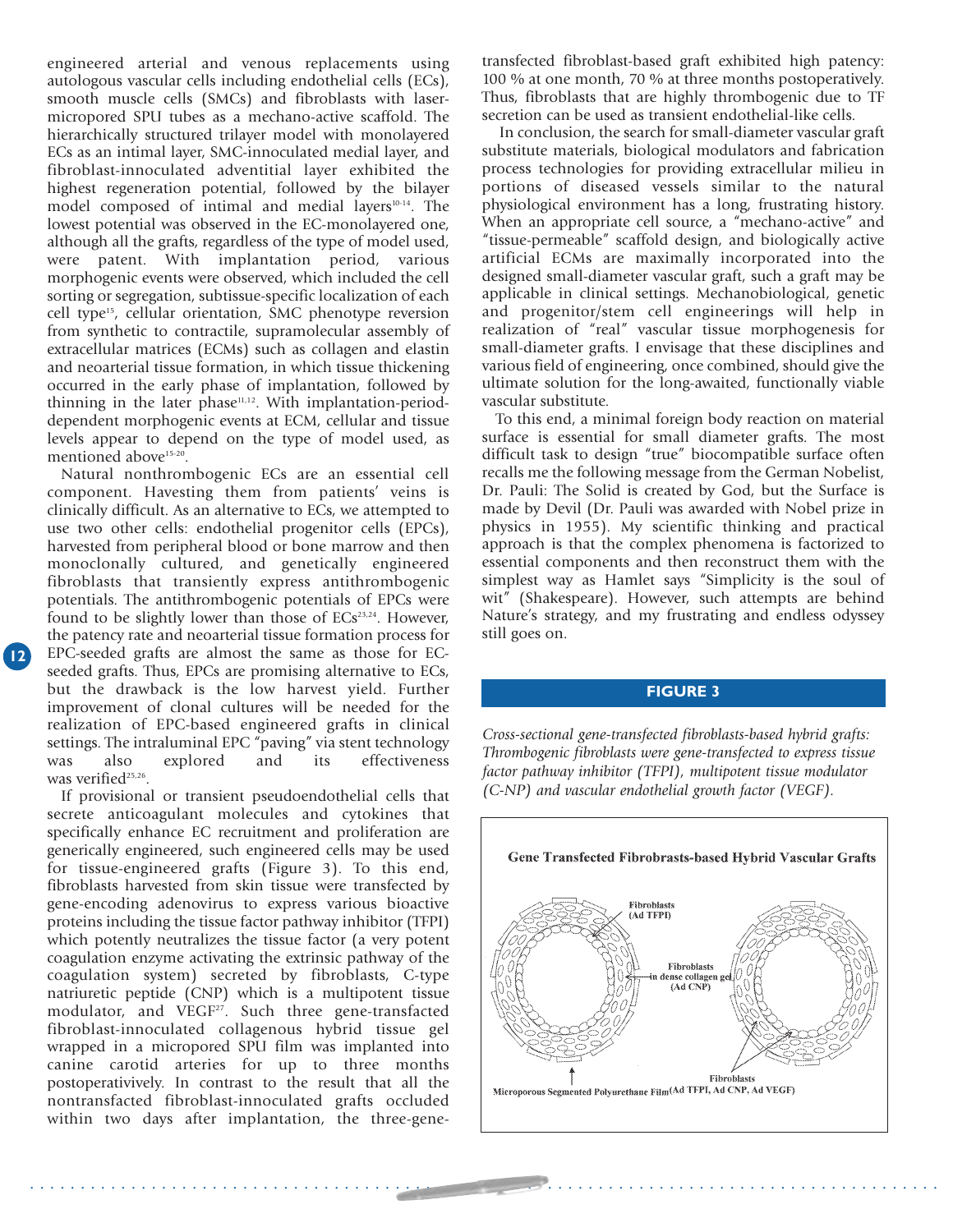#### **Reference**

- 1. Nakayama Y, Matsuda T. Surface microarchtectural design in biomedical applications: preparation of microporous polymer surfacess by excimer laser ablation technique. J Biomed Mater Res 29(10), 1295-1301(1995).
- 2. Matsuda T, Nakayama Y. Surface microarchitectural design in biomedical applications: *in vitro* transmural endothelialization on microporous segmented polyurethane films fabricated using an excimer laser. J. Biomed. Mater. Res. 31, 235- 242(1996).
- 3. Doi K, Nakayama Y, Matsuda T. Novel compliant and tissue-permeable microporous polyurethane vascular prosthesis fabricated using and excimer laser ablation technique. J. Biomed. Mater. Res. 31, 27-33 (1996). 242 (1996).
- 4. Doi K, Matsuda T. Enhanced vascularization in a microporous polyurethane graft impregnated with basic fibrolast grouwth factor and heparin. J. Biomed. Mater. Res. 34, 361- 370 (1997).
- 5. Doi K, Matsuda T. Significance of porosity and compliance of microporous, polyurethane-based microaterial vessel on neoarterial wall regeneration. J. Biomed. Mater. Res. 37,573-584 (1997).
- 6. Masuda S, Doi K, Satoh S, Oka T, Matsuda T. Vascular endothelial growth factor enhances vascularization in microporous small caliber polyurethane grafts. ASAIO Journal 43 (5), M530-M534(1997).
- 7. Sonoda H, Urayama S, Takamizawa K, Nakayama Y, Uyama C, Yasui H, Matsuda T. Compliant design of artificial graft: compliance determination by new digital X-ray imaging system-based method. J Biomed Mater Res, 60, 191-195 (2002).
- 8. Sonoda H, Takamizawa K, Nakayama Y, Yasui H, Matsuda T. Coaxial double-tubular compliant arterial graft prosthesis: time-dependent morphogenesis and compliance changes after implantation. J. Biomed. Mater. Res. 65A, 170-181(2003).
- 9. Weinberg CB, Bell E, Ablood vessel model constructed from collagen and cultured vascular cells. Science, 231(4376), 397-400(1986).
- 10. Miwa H, Matsuda T. An integrated approach to the design and engineering of hybrid arterial prostheses. J. Vasc. Surg. 19(4), 658-667 (1994).
- 11. Matsuda T, Miwa H. A hybrid vascular model biomimicking the hierarchic structure of arterial wall: neointimal stability and neoarterial regeneration process. Journal of Thoracic and Cardiovascular Surgery, 110, 988-997 (1995).
- 12. Ishibashi K, Matsuda T. Reconstruction of a hybrid vascular graft hierarchically layered with three cell types. ASAIO Journal 40(3), M284-290 (1994).
- 13. He H, Matsuda T. Newly designed compliant hierarchic hybrid vascular graft wrapped with microprocessed elastomeric film (II) Morphogenesis and compliance change upon implantation. Cell Transplantation, 11, 75-87 (2002).
- 14. He H, Matsuda T. Arterial replacement with compliant hierarchic hybrid vascular graft: biomechanical adaptation & failure. Tissue Engineering, 8(2), 213-224 (2002).
- 15. Kanda K, Miwa H, Matsuda T. Phenotypic reversion of smooth muscle cells in hybrid vascular prostheses. Cell Transplantation. 4, 587-595 (1995).
- 16. Kanda K, Matsuda T. Behavior of arterial wall cells cultured on periodically stretched substrates. Cell Transplantation, 2(6), 475-484 (1993).
- 17. Kanda K, Matsuda T. Mechanical stress-induced orientation and ultrastructural change of smooth muscle cells cultured in three-dimensional collagen lattices. Cell Transplantation, 3(6), 481-492 (1994).
- 18. Kanda K, Matsuda T. *In Vitro* reconstruction of hybrid arterial media with molecular and cellular orientation. Cell Transplantation, 3(6), 537-545 (1994).
- 19. Hirai J, Matsuda T. Self-organized, tubular hybrid vascular tissue composed of vascular cells and collagen for low-pressure-loaded venous system. Cell Transplantation, 4, 597-608 (1995).
- 20. Hirai J, Matsuda T. Venous reconstruction using hybrid vascular tissue composed of vascular cells and collagen: tissue regeneratin process. Cell Transplantation, 5, 93-105 (1996).
- 21. Kobashi T, Matsuda T. Fabrication of compliant hybrid grafts supported with elastpmeric meshes. Cell Transplantation, 8, 477-488(1999).
- 22. Kobashi T, Matsuda T. Branched hybrid vessel: *in vitro* loaded hydrodynamic forces influence the tissue architecture. Cell Transplantation, 9, 93-105 (2000).
- 23. He H, Shirota T, Yasui H, Matsuda T. Canine endothelial progenitor cell-lined hybrid vascular graft with nonthrombogenic potential. The Journal of Thoracic and Cardiovascular Surgery. J. thorc, Cardiovasc. Surgery, 126, 455-464(2003).
- 24. Shirota T, He H, Yasui H, Matsuda T. Human endothelial progenitor cell (EPC)-seeded hybrid graft: proliferative and antithrombogenic potentials of EPC. Tissue Engineering, 9(1),  $127 - 136(2003)$ .
- 25. Shirota T, Yasui H, Shimokawa H, Matsuda T. Fabrication of endothelial progenitor cell (EPC)-seeded intravascular stent devices and *in vitro* endothelialization on hybrid vascular tissue. Biomaterials, 24, 2295-2302(2003).
- 26. Shirota T, Yasui H, Matsuda T. Intraluminal tissue-engineered therapeutic stent using endothelial progenitor cell-inoculated hybrid tissue and in Vitro performance. Tissue Engineering, 9(3), 473-485(2003).
- 27. He, H. Kim K. Ueno M, Matsuda T. Genetically engineered fibroblasts as a temporary endothelial-like cells for vascular tissue engineering, submitted.

. . . . . . . . . . . . . . . . . . . . . . . . . . . . . . . . . . . . . . . . . . . . . . . . . . . . . . . . . . . . . . . . . . . . . . . . . . . . . . . . . . . . . . . . .

**13**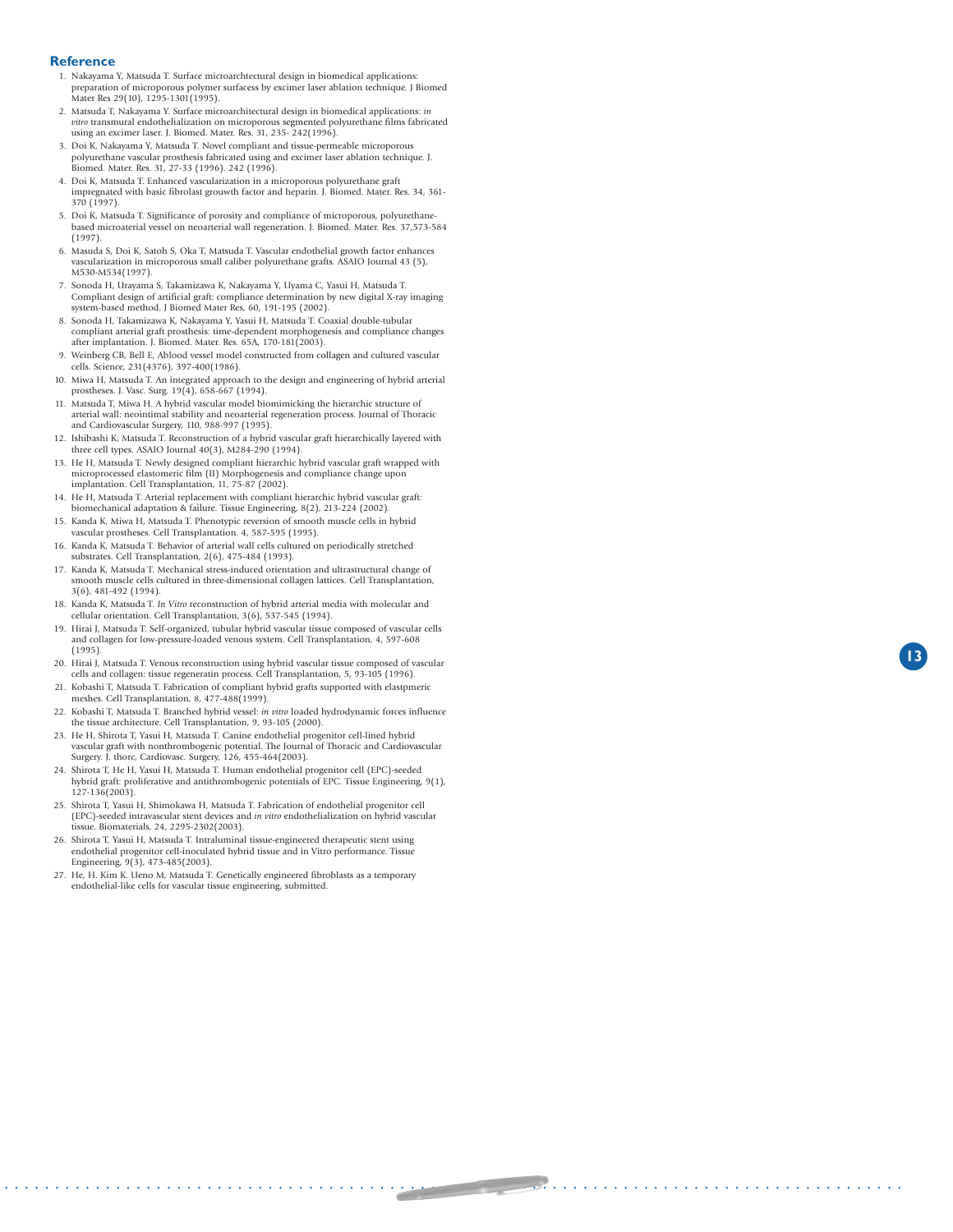#### **POST-DOCTORAL RESEARCH POSITION IN VASCULAR TISSUE ENGINEERING**

A post-doctoral research associate is sought for an NIHfunded vascular tissue engineering project. This position will integrate with ongoing research, including studies on the effects of biophysical forces on stem cell differentiation (and subsequent physiology and function of differentiated cells) and on the fabrication and functional assessment of a tissue engineered blood vessel construct.The candidate will interface with cell biologists, molecular biologists, vascular surgeons and bioengineers. The candidate will supervise and perform experiments on cultured cells using parallel plate flow chambers and cyclic strain devices, and on 3D constructs, including tissue-engineered blood vessels.The candidate should have extensive experience in experimental techniques. Desirable skills include sterile technique, surgical dissection, handling of blood vessels, tissue culture, cell culture, immunohistochemistry, protein and molecular biology assays, etc. A background (PhD) in cell/molecular biology, or bioengineering/tissue

engineering is preferred. The ability and willingness to write manuscripts and grant proposals is also necessary.

Candidates must already have (or be in the position to easily obtain) authorization to work in the United States. The position will remain open until a suitable candidate is found.

Please direct inquiries and CVs via e-mail to:

#### David A.Vorp, Ph.D.

Associate Professor of Surgery and Bioengineering Director,Vascular Surgery and Vascular Biomechanics Research Lab University of Pittsburgh Division of Vascular Surgery Pittsburgh, PA 15213 USA VorpDA@upmc.edu

*The University of Pittsburgh is an equal opportunity and affirmative action employer.Women and minorities are encouraged to apply.*

#### **POSITION AVAILABLE**

. . . . . . . . . . . . . . . . . . . . . . . . . . . . . . . . . . . . . . . . . . . . . . . . . . . . . . . . . . . . . . . . . . . . . . . . . . . . . . . . . . . . . . . . . .

#### **MOLECULAR BIOLOGIST**

**14**

The Cardiovascular and Metabolic Diseases Discovery Research Department at Wyeth is seeking a highly qualified and motivated scientist to become a member of a laboratory dedicated to identifying novel molecular mechanisms involved in the development and progression of cardiovascular disease. We are specifically seeking an individual interested in vascular biology with a molecular biology background to perform experiments focused on the interrelationship between diabetes, obesity and atherosclerosis. Target experiments could include the impact of adipose tissue-specific molecules on vascular remodeling as a means to provide insight on the progression of atherosclerosis in obese diabetics. The signal transduction pathways involved in vascular disease progression will also be investigated using appropriate transgenic models. Data generated from these studies will provide a better understanding of the etiology of vascular disease associated with diabetes and obesity, as well!

The position would be for a molecular biologist with experience in cell biology and signal transduction pathways, and the projects could begin immediately. Independent scientific thought, attendance at scientific meetings, and publication of experimental results in peer review journals are encouraged.

Applicants must hold a PhD in an appropriate field, and be eligible to work in the United States. Qualified candidates<br>please send current curriculum vitae to: send current curriculum vitae to: .<br>kornhas@wyeth.com and reference source code "OIAMPS" in the subject line.

Wyeth offers competitive compensation and benefits programs including flex-time, business casual attire and professional development programs.

For more information, visit our website at: http://www.wyeth.com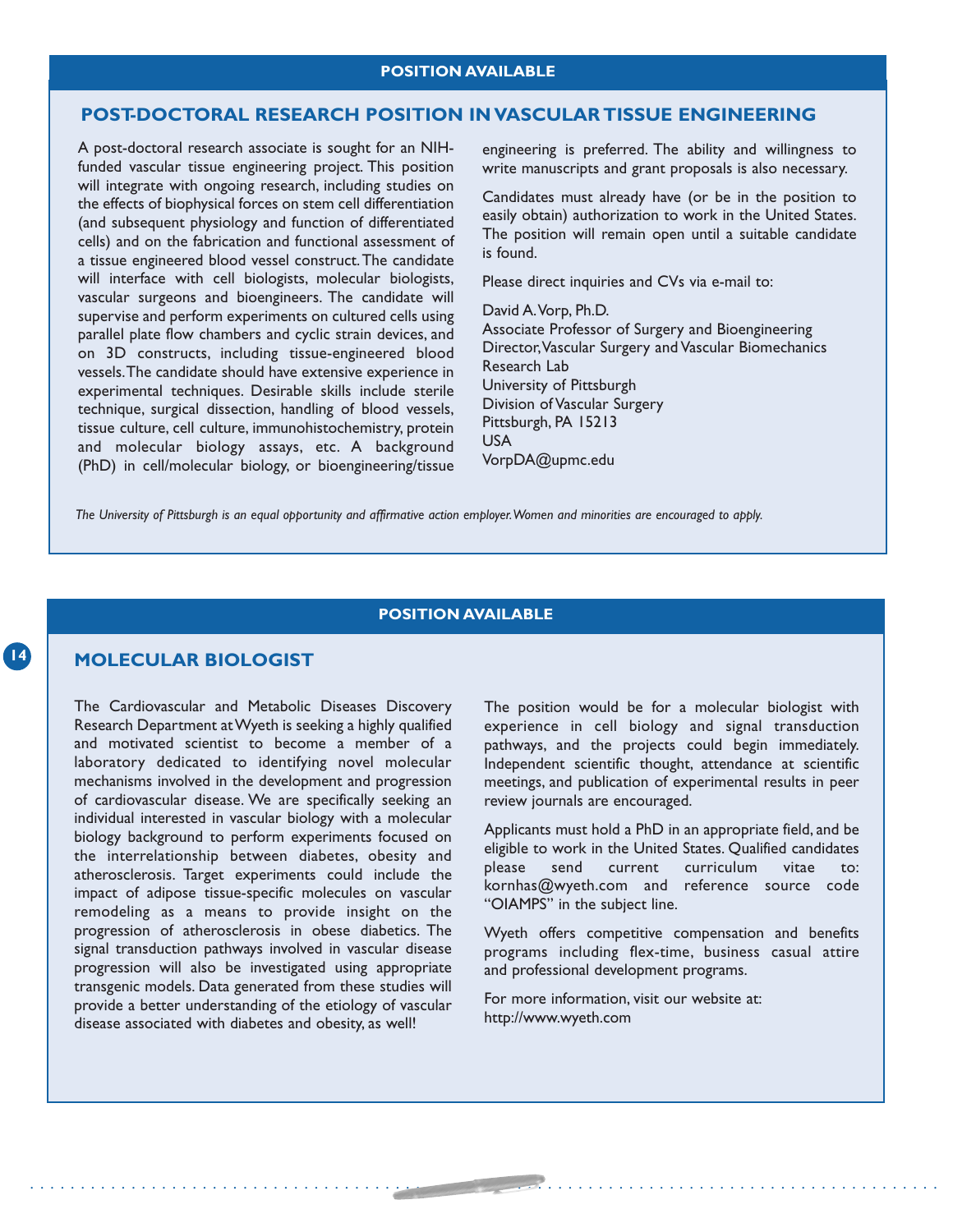#### **RESEARCH POSITIONS IN THE ENGINEERED TISSUE MECHANICS LABORATORY**

*Department of Bioengineering and the McGowan Institute for Regenerative MedicineUniversity of Pittsburgh*

The Engineered Tissue Mechanics Laboratory (ETML) has immediate openings for the following positions:

#### **POST-DOCTORAL:**

Numerical simulation of the mechanics of native and engineered valvular tissues. This is a 2-4 year Post-Doctoral research position funded by a new NIH R01 grant. The focus of this position is the development and implementation of computational models of native and engineered soft tissues, based on structural constitutive models. The primary application is simulation of aortic valve tissues under quasi-static and dynamically loaded states. Other potential applications include the urinary bladder, muscle-derived cell-seeded scaffolds for urological repair, engineered tissue design, and cell/tissue mechanical interactions. Candidates with doctoral degrees in Biomechanics, Mechanical Engineering/Applied Mechanics, and related engineering disciplines with strong computational skills are encouraged to apply. Salary level will be commensurate with previous experience.

Micromechanics of engineered cardiac muscle.This is a 2- 4 year Post-Doctoral research position to head a Biomechanics Core of a Bioengineering Research Partnership grant on Cardiopulmonary Organ Engineering funded to the McGowan Center for Regenerative Medicine (Dr. William Wagner, PI.). The focus of this position is the investigation of the effects of mechanical conditioning on the micromechanics of engineered cardiac muscle and functional comparisons to native myocardium under multi-axial stress states. Candidates with doctoral

degrees in Biomechanics, Mechanical Engineering/Applied Mechanics, and related engineering disciplines with strong experimental and experimental device development skills, with an interest in and experience with soft tissues are encouraged to apply. Salary level will be commensurate with previous experience.

#### **GRADUATE RESEARCH ASSISTANTS:**

Native and engineered valvular tissues and related areas. We have three NIH R01 funded doctoral-level student research positions involving the study of 1) the micromechanics of native and engineered valvular tissues, 2) valve tissue growth using engineered valve tissue bioreactor , 3) 3D geometric characterization of valverelated cardiac structures.These positions are part of our ongoing efforts in aortic valve mechanics and multi-scale modeling. Students with Master degrees in Biomedical engineering (biomechanics), Mechanical Engineering/ Applied Mechanics, and related engineering disciplines are particularly encouraged to apply.

If interested, please contact: Dr. Michael S. Sacks Website: http://www.pitt.edu/~msacks/etml.html msacks@pitt.edu McGowan Institute for Regenerative Medicine 100 Technology Drive, Room 234 University of Pittsburgh Pittsburgh, PA 15219 Tel: 412-235-5146, Fax: 412-235-5160

#### **POSITION AVAILABLE**

#### **POSTDOCTORAL POSITION**

POSTDOCTORAL POSITION is available in a vascular biology laboratory at the University of Arizona to study the biological mechanisms regulating vessel differentiation and vascular network maturation following angiogenesis. The laboratory employs a multidisciplinary approach that includes genomic, molecular/cellular, physiological and imaging techniques. The successful applicant should have proven experience in an area related to vascular biology. Familiarity with mouse models is preferred.

To apply, forward a CV and names of three references to: James B. Hoying, Ph.D.; University of Arizona, PO Box 245084, Tucson, AZ 85724; jhoying@u.arizona.edu.

*The University of Arizona is an Affirmative Action/Equal Opportunity/ ADA Employer.*

#### **POSITION AVAILABLE**

#### **RESEARCH SCIENTIST OPENINGS**

I have two research scientist openings for recent (0-4 years) Ph.D. recipients with experience in tissue engineering to participate in tissue engineering projects on cardiac myocytes and vascular grafts.The work will be performed at the Charleston Research Center of Organ Recovery Systems in Charleston, SC. Background information on the company can be obtained at www.organ-recovery.com and CVs of interested candidates can be submitted to the attention of Dr. Brockbank, Chief Science Officer, by e-mail (kkbrockbank@organ-recovery.com).

Kelvin GM Brockbank, Ph.D. Chief Science Officer, Organ Recovery Systems

. . . . . . . . . . . . . . . . . . . . . . . . . . . . . . . . . . . . . . . . . . . . . . . . . . . . . . . . . . . . . . . . . . . . . . . . . . . . . . . . . . . . . . . . .